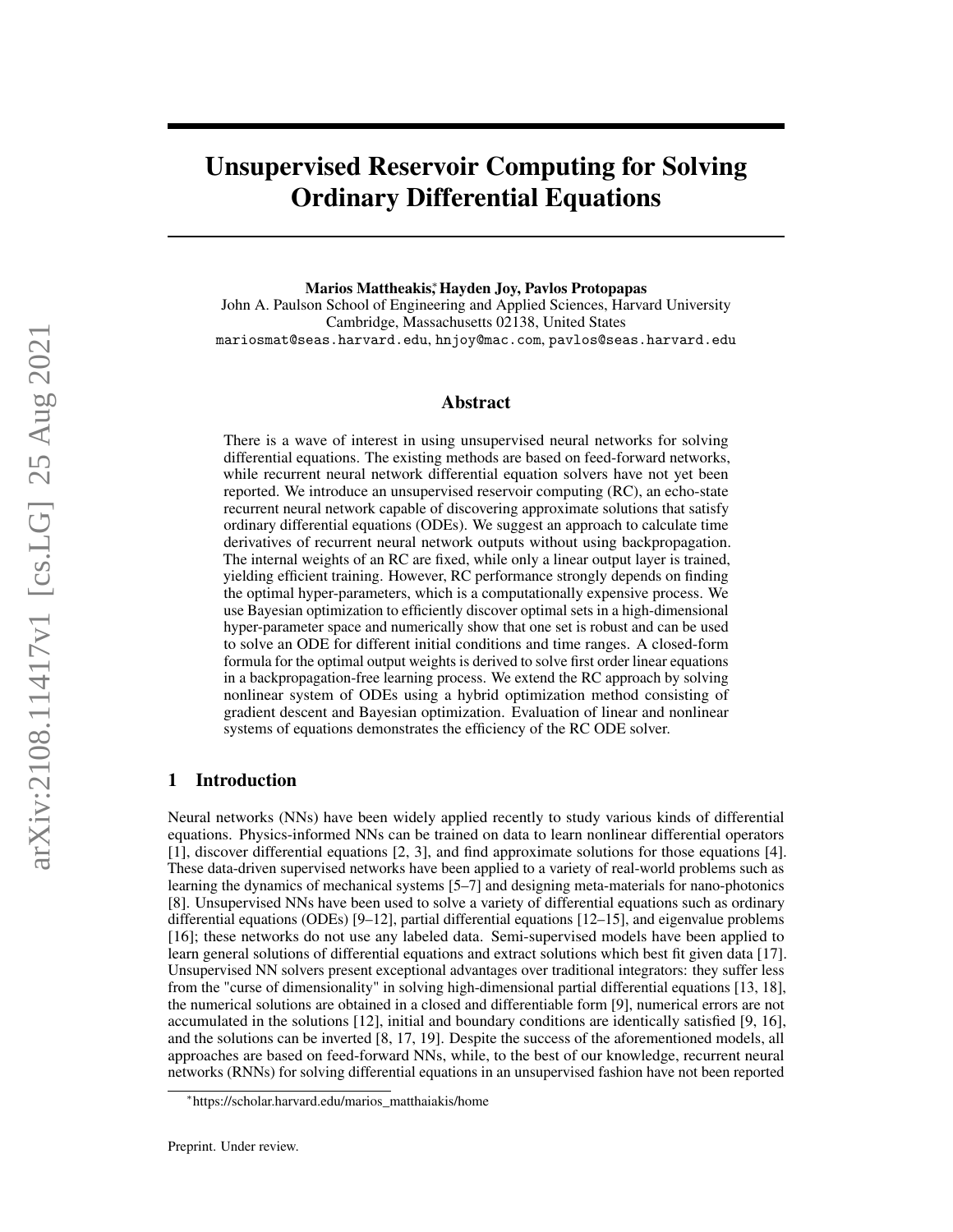yet. In this study, we fill the gap by introducing an unsupervised RNN, in the context of reservoir computing (RC) [20], which is able to discover approximate solutions to systems of ODEs.

RC is an echo state RNN where the internal parameters (weights and biases) are fixed, while only a linear output layer needs to be trained yielding fast and computationally efficient training [20–22]. Fixing the internal weights eliminates gradient exploding/vanishing problems during the training [20]. RC has been widely used for studying dynamical systems such as weather forecasting [23], predicting chaotic [21, 24] and irregular behavior [22], and classifying time series [25]. Moreover, the RC architecture has been adopted to build physical hardware NNs for neuromorphic computing [26–31]. Neuromorphic devices are currently being developed for intelligent and energy-efficient devices providing extremely fast real-time computing with very low energy cost. This study suggests an avenue to design neuromorphic differential equation solvers.

The proposed RC solver is an extension to NN differential equation solvers and consequently, acquires all the benefits that network solvers have over numerical integrators. Moreover, RNNs perform better than feed-forward NNs on sequential data. Considering that the solutions of ODEs are time series and, therefore, similar to sequential data, we expect RNNs to generalize better than feed-forward NNs. The internal weights of an RC are fixed and randomly initialized from distributions that have certain statistical properties which yield the echo-state property [20, 21]. Training an RC is efficient, however, finding the optimal hyper-parameters that determine the weight distributions and the network architecture is challenging. RC performance strongly depends on these hyper-parameters and, therefore, finding good hyper-parameters is crucial. The RC has many hyperparameters making this a computationally expensive process. Conventionally, simple grid-search in the hyper-parameter space is used [21], however, this method is prohibitively expensive for more than three hyper-parameters. Tuning hyper-parameters by using Bayesian Optimization (BO) is an active field of research [32–36]. In this study, we use TURBO-1, a BO method introduced in [33]. The strength of this method is discussed in the supplementary material (SM). We find that a single set of hyper-parameters is robust and can be used to solve ODEs for different initial conditions and time ranges.

Main contributions: First, in the continuous time limit we suggest an approximation to calculate time derivatives of the outputs of an RNN without using backpropagation, which is a substantial ingredient in ODE-solver neural networks. Second, we introduce an unsupervised RC and show that it is capable of solving ODEs. Third, we derive a closed-form formula for the RC trainable parameters for solving first order non-autonomous linear ODEs in a backpropagation-free learning method. Fourth, we develop a hybrid method consisting of gradient descent and BO which is able to find optimal hyper-parameters and weights of an RC for solving systems of nonlinear ODEs. For this study, we use the rcTorch library, an RC framework written in pytorch with embedded BO that utilizes BoTorch [36]. A public open-source github repository is available at https://github.com/blindedjoy/RcTorch.

### 2 Background: Neural network differential equations solvers

Several software libraries of NN differential equations solvers have been recently developed, including NeuroDiffEq [15], DeepXDE [37], and SimNet [38], indicating that developing NN solvers is an active area of research [39]. All of these libraries are based on feed-forward NNs and developed with the pytorch or tensorflow software platforms, where the automatic differentiation mechanism is employed to compute analytical derivatives used to define the loss function. In this context NN solvers are unsupervised learning methods. Since we want to solve differential equations, we do not know the corresponding target solutions and thus, we lack labeled or ground truth data. The only accessible information is the differential equation and the associated initial or boundary conditions. The loss function solely depends on the network predictions including the differential equation, while the initial/boundary conditions are embedded in the structure of the network and are thus identically satisfied. Neural network solvers are able to solve ordinary and partial differential equations of an arbitrary order. We nevertheless focus on ODEs in this study — particularly on systems of first order ODEs since higher order ODEs can be decomposed into systems of first order ODEs. We review here the approach of developing NNs for solving a first order ODEs subjected to certain initial conditions (ICs). Consider a general ODE of the form

$$
D\left(t,\psi,\dot{\psi}\right) - f(t) = 0,\tag{1}
$$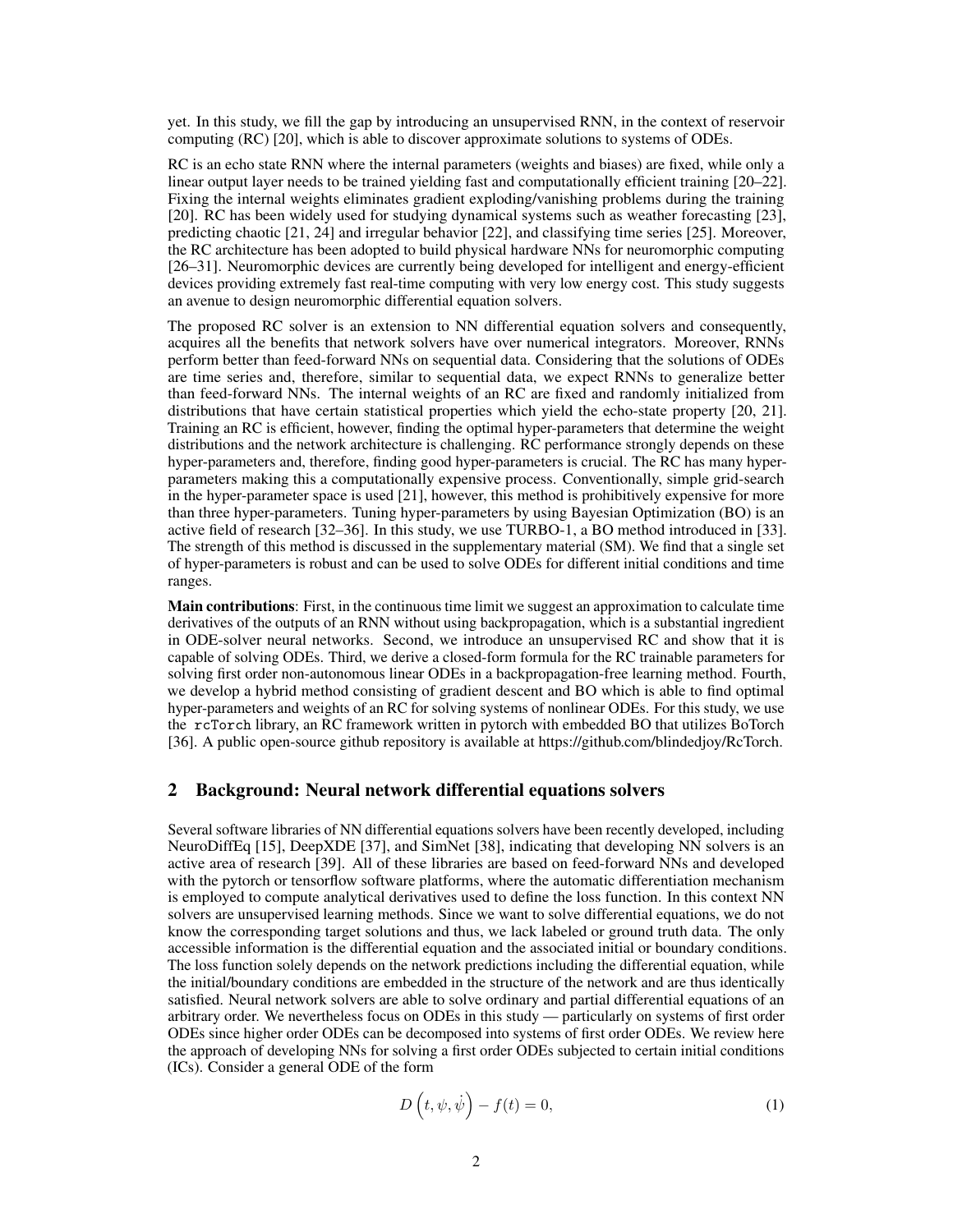where t is the independent variable time, and  $\psi(t)$  is the dependent variable subjected to a certain IC  $\psi(0) = \psi_0$ . In Eq. (1), D is an arbitrary function of  $\psi(t)$  and its first time derivative  $\dot{\psi}$ , and  $f(t)$  is a forcing function of t. Equation (1) describes a non-autonomous system since it explicitly dependents on time. Considering known D and f functions, we are seeking  $\psi(t)$  that solves Eq. (1) and satisfies a given  $\psi_0$ . Specifically, the goal is to construct a numerical solution y which approximates the unknown ground truth solution  $\psi$ . To achieve that, we employ a NN that takes an input  $t = (t_1, t_2, \dots, t_K)$  and returns an output  $N(t, p)$ ; K indicates the total number of the input data points, and  $p$  denotes the trainable parameters of the network. An efficient way to impose ICs was introduced in Ref. [9] and suggests using of a parametric solution  $y(t)$  of the form:

$$
y(t) = \psi_0 + g(t)N(t, p) \tag{2}
$$

where  $g(t)$  can be any arbitrary function of t with the constraint  $g(0) = 0$ . The parametrization of Eq. (2) generates NN solutions that identically satisfy the ICs [9, 10, 12], namely  $y(0) = \psi_0$ . Having the parametric solution of Eq.  $(2)$ , which is a function of N, solving the ODE of Eq.  $(1)$  is reduced to an optimization problem of the form

$$
\underset{p}{\arg\min} \left( \sum_{n=0}^{K} \left( D\left(t_n, y_n, \dot{y}_n\right) - f(t_n) \right)^2 \right), \tag{3}
$$

where  $y_n = y(t_n)$ . The sum in Eq. (3) defines a loss function whose minimization yields p that constructs a neural solution y which approximately solves the ODE (1). It is worth noting that  $y(t)$ can approximate  $\psi(t)$  with arbitrary small error due to the universal approximation theorem of NNs [40]. Furthermore, regularization terms can be used to penalize large weights or to impose physical principles like energy conservation [12]. Subsequently, the total loss function is expressed as:

$$
L = L_{ODE} + L_{reg}
$$
  
= 
$$
\sum_{n=0}^{K} \left( D(t_n, y_n, \dot{y}_n) - f(t_n) \right)^2 + L_{reg}.
$$
 (4)

The NN solution  $\gamma$  of Eq. (2) is a closed-form solution, meaning that it can be evaluated at every time point, differentiated, and inverted. These are unique properties of NN solvers that are not shared by standard integrators. Despite the advantages shown by feed-forward NN solvers, an RNN solver is missing from the literature. In this work, we present a novel RNN solver, specifically an echo-state RC, capable of solving ODEs in a given training and IC range.

## 3 Continuous-time recurrent neural networks

Learning from sequential data is a challenging task for machine learning because of the underlying time correlation. RNNs share parameters across the hidden layers giving them an intrinsic memory and subsequently, they are well suited to handle sequential data. Standard RNNs require discrete input data at discrete time points. In the continuous-time limit, when the discrete time points are close to each other, the dynamics of the hidden RNN layers can be approximated by continuously defined dynamics through ODEs [41–43]. This approximation has been adopted by residual networks [41] and continuous depth models [42, 43]. This is a core idea in the present study because it allows, in a backpropagation-free process, the calculation of the time derivatives of the outputs of an RNN.

Consider an RNN unit with P input time series  $\mathbf{u}(t) = (u_1(t), \dots u_P(t)) \in \mathbb{R}^P$ , and M hidden recurrent neurons described by a temporal state vector  $h(t) = (h_1(t), \ldots, h_M(t)) \in \mathbb{R}^{1 \times M}$ , where the time variable consists of K points as  $t = (t_1, t_2, \ldots, t_K)$ . We show that in the continuous-time limit where the time step  $\Delta t$  between two sequential data points is very small ( $\Delta t \ll 1$ ), the dynamics of a leaky RNN unit can be approximated by a system of first order nonlinear ODEs of the form,

$$
\dot{\mathbf{h}} = -\tilde{\alpha}\mathbf{h} + \tilde{\alpha}f\left(\mathbf{W}_{\text{res}} \cdot \mathbf{h} + \mathbf{W}_{\text{in}} \cdot \mathbf{u} + \mathbf{b}\right),\tag{5}
$$

where  $\dot{\mathbf{h}} \equiv d\mathbf{h}/dt$  and the dot denotes the inner product. The input weights and biases are represented, respectively, by  $\mathbf{W}_{in} \in \mathbb{R}^{M \times P}$  and  $\mathbf{b} \in \mathbb{R}^{M}$ ,  $\mathbf{W}_{res} \in \mathbb{R}^{M \times M}$  describes the recurrent weights,  $\tilde{\alpha}$  is the leakage rate, and  $f(\cdot)$  denotes a nonlinear activation function [21]. Applying a Euler discretization for the first derivatives,  $\dot{\mathbf{h}} = \frac{\mathbf{h}_{n+1} - \mathbf{h}_n}{\Delta t}$ , the system of Eq. (5) takes the discrete form

$$
\mathbf{h}_{n+1} = (1 - \alpha) \, \mathbf{h}_n + \alpha f \left( \mathbf{W}_{\text{res}} \cdot \mathbf{h}_n + \mathbf{W}_{\text{in}} \cdot \mathbf{u}_n + \mathbf{b} \right),\tag{6}
$$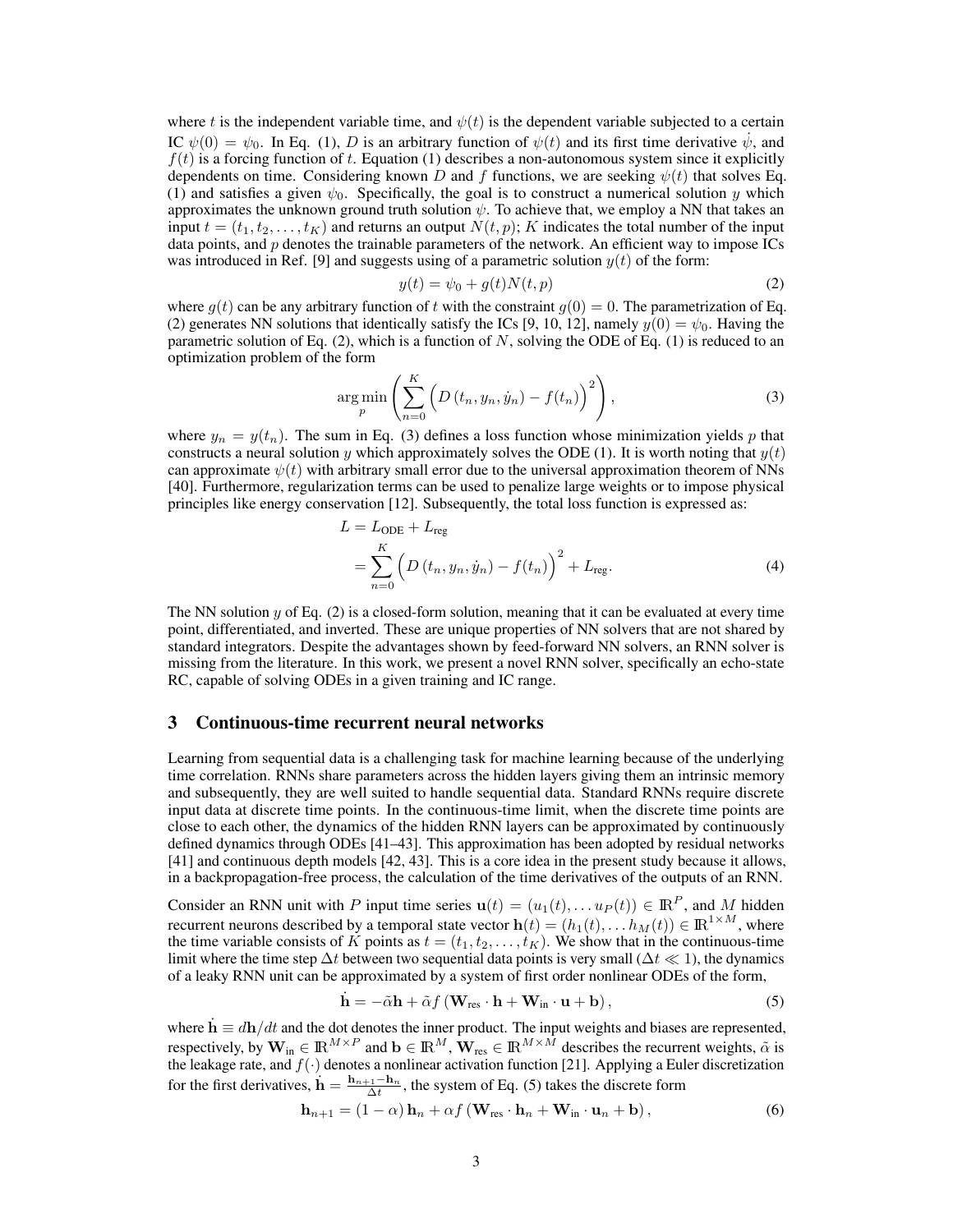with  $\alpha = \tilde{\alpha}\Delta t$ . Equation (6) describes the update of a leaky RNN unit and subsequently, it is a first order approximation of the continuous model described by Eq. (5). Since Eq. (6) determines all  $\mathbf{h}_n$ of an RNN, Eq. (5) provides, without any computational cost, the first time derivatives as:

$$
\dot{\mathbf{h}}_{n} = -\frac{\alpha}{\Delta t} \mathbf{h}_{n} + \frac{\alpha}{\Delta t} f\left(\mathbf{W}_{\text{res}} \cdot \mathbf{h}_{n} + \mathbf{W}_{\text{in}} \cdot \mathbf{u}_{n} + \mathbf{b}\right).
$$
 (7)

Higher order derivatives can be calculated by taking time derivatives of Eq. (7) and applying the chain rule to the  $f(\cdot)$  term. The only numerical error in the first derivative of Eq. (7) is introduced through the assumption that Eq. (6) is derived from Eq. (5) by applying a Euler discretization. This error can be arbitrary small by appropriately choosing a small  $\Delta t$ . Consequently, the time derivatives of the hidden states can be estimated without using backpropagation.

Considering the general case of an RNN that returns R outputs  $N(t) \in \mathbb{R}^R$ , we read

$$
N(t_n) = \mathbf{W_o} \cdot \mathbf{h}_n + \mathbf{b_o},\tag{8}
$$

where  $\mathbf{W}_{o} \in \mathbb{R}^{R \times M}$  and  $\mathbf{b}_{o} \in \mathbb{R}^{R}$  are the weights matrix and biases of an output linear layer. The time derivative of  $N$  can be calculated in a backpropagation-free mode using the result in Eq. (7) as:

$$
\dot{N}(t_n) = \mathbf{W_o} \cdot \dot{\mathbf{h}}_n. \tag{9}
$$

Backpropagating in RNNs is computationally expensive and can be impractical for large  $K$ . On the other hand, through Eq. (9) we can compute time derivatives without computational cost. Although throughout this study we apply Eqs. (7) and (9) for the RC architecture, the approach has broader implications since it holds for any RNN. Subsequently, it opens the door to a wide range of potential applications including general differential equation NN solvers and physics-informed RNNs.

## 4 Reservoir computing forms an ordinary differential equation solver

In this section, we introduce an unsupervised RC model that takes  $t$  as an input sequence, namely  $u_n = t_n$ , and is trained to solve ODEs within the range of t. First, we examine single linear and nonlinear first order ODEs. Later, we modify the proposed RC to solve systems of first order ODEs. Similar to feed-forward NN solvers, the objective of the proposed machine learning method is to minimize the loss function of Eq. (4) for given ODE and ICs.

We employ an RC that returns one output sequence  $N$ , hence Eqs. (8) and (9) yield

$$
N(t_n, \mathbf{W}_{\text{out}}) = \mathbf{W}_{\text{out}} \cdot \tilde{\mathbf{h}}(t_n),
$$
\n(10)

$$
\dot{N}(t_n, \mathbf{W}_{\text{out}}) = \mathbf{W}_{\text{out}} \cdot \dot{\tilde{\mathbf{h}}}(t_n),\tag{11}
$$

where  $\tilde{\mathbf{h}} = [1, \mathbf{h}]$  contains a column of ones accounting for the bias of the output layer of the RC,  $\dot{\tilde{h}} = [0, \dot{h}]$  since the constant bias vanishes after operating the derivative, and the readout (output) layer  $\mathbf{W}_{out} \in \mathbb{R}^{R \times (M+1)}$  accounts for the only trainable (weights and bias) parameters of the RC. Using the parameterization in Eq. (2), we construct the RC solution

$$
y(t, \mathbf{W}_{out}) = \psi_0 + g(t) \mathbf{W}_{out} \cdot \tilde{\mathbf{h}}(t),
$$
 (12)

with  $g(0) = 0$  and thus,  $y(0, \mathbf{W}_{out}) = \psi_0$ . Having the RC parametric solution of Eq. (12) we train  $\mathbf{W}_{out}$  such that Eq. (3) is minimized and subsequently, we obtain y that approximately satisfies the general ODE (1) and identically satisfies the given ICs.

The  $L$  of Eq. (4) can be minimized using gradient descent and backpropagation through a linear layer. Interestingly, for linear non-autonomous first order ODEs, a closed form solution of  $W_{out}$  that minimize Eq. (4) is derived and thus, numerical optimization is not required. Consequently, solving linear ODEs with RC is a backpropagation-free training method.

Linear differential equations, backpropagation-free learning method: In the RC architecture, the only adjustable parameters appear in the output layer, giving the opportunity to get an analytical closed-form solution for the optimal W<sub>out</sub>. We exploit this potential by studying first order linear non-homogeneous ODEs. These equations often appear in diffusion processes like fluid dynamics, and are described by the general linear differential equation:

$$
a_1(t)\dot{\psi} + a_0(t)\psi - f(t) = 0,
$$
\n(13)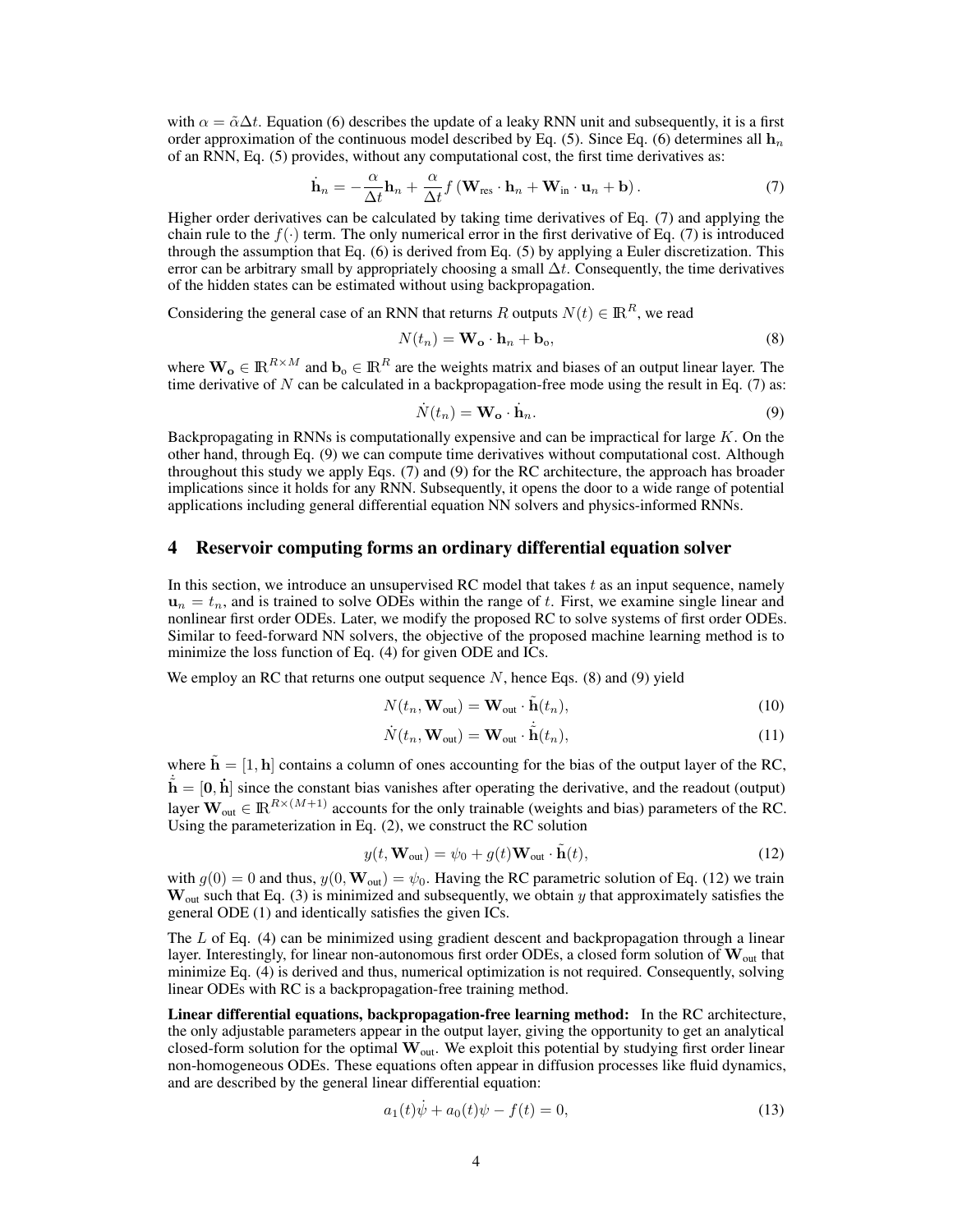where the coefficients  $a_0(t)$ ,  $a_1(t)$  and the force  $f(t)$  are continuous functions of t. Minimizing Eq. (4) for the ODE Eq. (13) when y is used instead of  $\psi$ , a closed-form solution for  $\mathbf{W}_{out}$  is derived to produce y that approximately solves the ODE  $(13)$ . Substituting Eq.  $(12)$ , Eq.  $(13)$  can be elegantly re-expressed in matrix notation as

$$
A_1 \dot{Y} + A_0 Y - F = 0,\t\t(14)
$$

with  $F = (f(t_0),...,f(t_K))^T$ ,  $A_i = (a_i(t_0),...,a_i(t_K))^T$   $(i = 0,1)$ , and the RC solution  $Y = (y(t_0, \mathbf{W}_{out}), \dots, y(t_K, \mathbf{W}_{out}))^T$  which is written according to Eq. (12) as:

$$
Y = \Psi_0 + (\mathbf{G} \circ \mathbf{H}) \mathbf{W}_{out}
$$
  
=  $\Psi_0 + \mathbf{SW}_{out}$ , (15)

and the associate time derivative reads:

$$
\dot{Y} = \dot{\mathbf{S}} \mathbf{W}_{\text{out}},\tag{16}
$$

where  $\circ$  denotes the Hadamard product,  $\Psi_0 \in \mathbb{R}^K$  is the constant vector  $\Psi_0 = (\psi_0, \dots, \psi_0)^T$ ,  $\mathbf{G} \in \mathbb{R}^{K \times M}$  is a matrix with repeating rows of  $(g(t_0), \ldots, g(t_K))^T$ ,  $\mathbf{H} \in \mathbb{R}^{K \times M}$  is the state matrix  $\mathbf{H} = (\tilde{\mathbf{h}}(t_0), \dots, \tilde{\mathbf{h}}(t_K), \int^T$ , and  $\mathbf{S} = \mathbf{G} \circ \mathbf{H} \in \mathbb{R}^{K \times M}$ . To derive a close-form solution of  $W_{\text{out}}$  we consider  $L_2$  regularization,  $L_{\text{reg}} = \lambda W_{\text{out}}^T W_{\text{out}}$ , where  $\lambda$  is the regularization parameter [21]. Minimizing L of Eq. (4) for the ODE of Eq. (14) and with  $L_2$  regularization, we get:

$$
\frac{\partial}{\partial \mathbf{W}_{out}} \Big[ \left( A_1 \dot{Y} + A_0 Y - F \right)^T \left( A_1 \dot{Y} + A_0 Y - F \right) + \lambda \mathbf{W}_{out}^T \mathbf{W}_{out} \Big] = 0
$$
\n
$$
\left( A_1 \dot{\mathbf{S}} \mathbf{W}_{out} + A_0 \mathbf{S} \mathbf{W}_{out} + A_0 \Psi_0 - F \right)^T \left( A_1 \dot{\mathbf{S}} + A_0 \mathbf{S} \right) + \lambda \mathbf{W}_{out}^T = 0
$$
\n
$$
\left( \mathbf{W}_{out}^T D_H^T + D_0^T \right) D_H + \lambda \mathbf{W}_{out}^T = 0, \tag{17}
$$

where we define the matrices

$$
D_{\mathbf{H}} = A_1 \dot{\mathbf{S}} + A_0 \mathbf{S},\tag{18}
$$

$$
D_0 = A_0 \Psi_0 - F. \tag{19}
$$

Solving Eq. (17) for  $\mathbf{W}_{out}$  yields a closed-form equation of  $\mathbf{W}_{out}$  that constructs an RC solution of Eq. (15) which approximately solves any linear non-homogeneous first order ODE, hence

$$
\mathbf{W}_{\text{out}} = -\left(D_{\mathbf{H}}^T D_{\mathbf{H}} + \lambda \mathbf{1}\right)^{-1} D_{\mathbf{H}}^T D_0, \tag{20}
$$

where 1 is a  $1 \times M$  vector of ones. We read that Eq. (20) consists of two characteristic matrices,  $D_{\rm H}$  and  $D_0$  given by Eqs. (18) and (19), respectively. The former ( $D_{\rm H}$ ) contains information of the RC hidden states H, while the last  $(D_0)$  includes the ICs and the force function. Both characteristic matrices are informed about the differential equation since the coefficients  $A_0$ ,  $A_1$  appear in both places. We are able to obtain the closed-form solution  $\mathbf{W}_{out}$  because Y and Y of Eqs. (15), (16) are both linear to  $W_{out}$ . Thus, their first derivative with respect to  $W_{out}$  is independent of  $W_{out}$ , and therefore, a linear system for  $\mathbf{W}_{out}$  is derived in Eq. (17). Such a closed-form is not possible for nonlinear ODEs since a linear system of  $\mathbf{W}_{out}$  cannot be derived with the parametrization of Eq. (15).

Equation (20) states that the RC solver can be trained to solve linear first order ODEs without using numerical optimization, such as gradient descent and backpropagation. The computationally costly part of the proposed RC solver is the hyperparameter optimization and this is the reason that an efficient method such as BO [34] is crucial. Through numerical experiments, we demonstrate that one set of hyper-parameters is sufficient for a wide range of ICs. Using the same set means that all the RC solutions for a particular ODE share the same states. Subsequently, we construct  $\bf{H}$  for one IC and reuse them for additional ICs allowing a computationally efficient exploration of many ICs.

We evaluate the closed-form solution of Eq. (20) by solving two linear ODEs for different ICs. During experimental evaluation we adopt the efficient parametric function used in Refs. [10, 12]:

$$
g(t) = 1 - e^{-t}.
$$
 (21)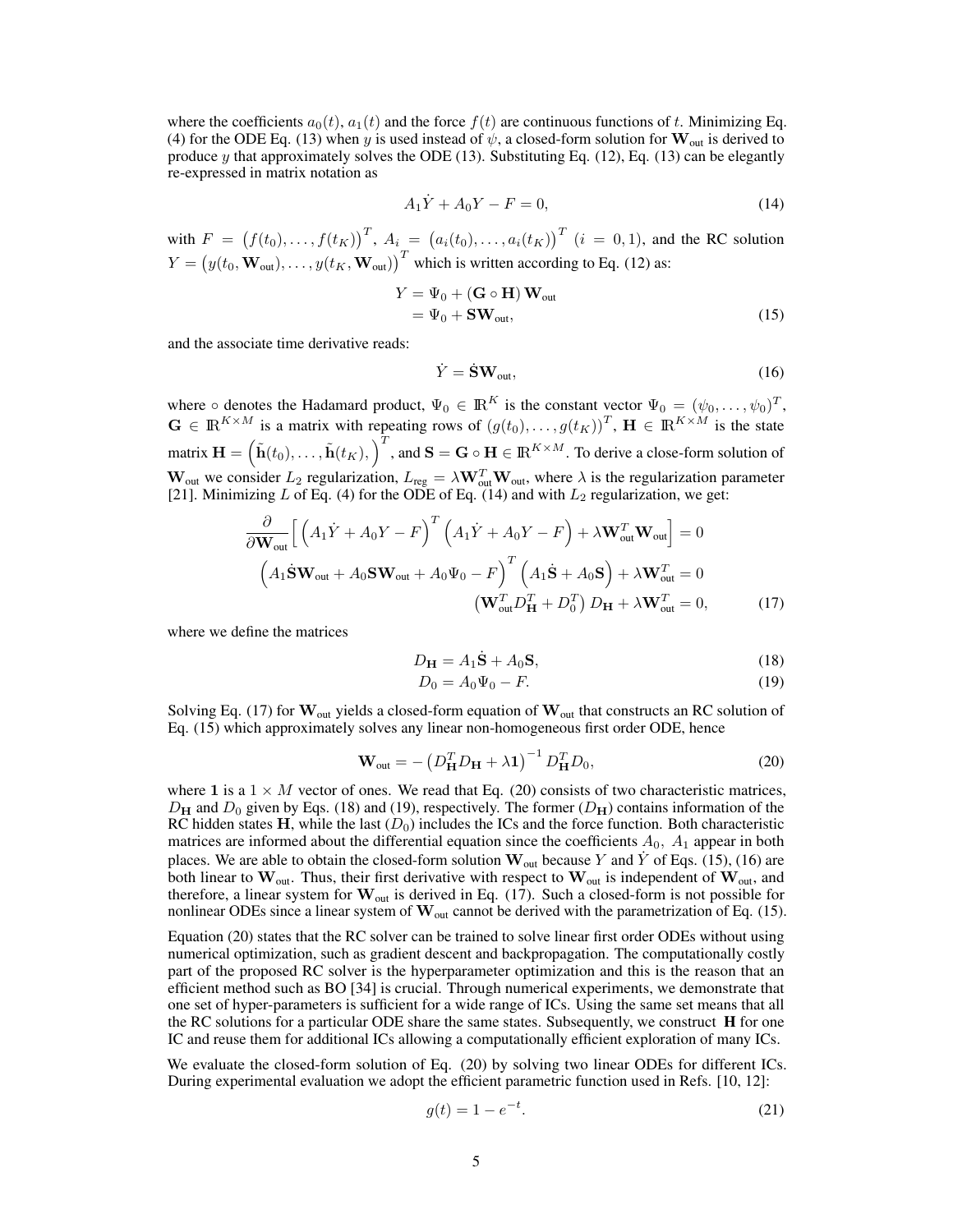We assess the RC performance by calculating the root-mean-square-residuals (RMSR) of the RC solutions, namely

RMSR(t) = 
$$
\sqrt{\frac{1}{L} \sum_{ICs} (a_1(t)\dot{y} + a_0(t)y - f(t))^2}
$$
, (22)

where the sum denotes averaging along L different  $\psi_0$ . For the first experiment we consider the ODE

$$
\dot{\psi} + \psi = \sin(t),\tag{23}
$$

which has the exact solution:

$$
\psi(t) = e^{-t} \left( y_0 + \frac{1}{2} \right) + \frac{1}{2} \left( \sin(t) - \cos(t) \right). \tag{24}
$$

From Eq. (23) we note that  $a_0 = a_1 = 1$  and  $f(t) = \sin(t)$ . We get the optimal  $\mathbf{W}_{\text{out}}$  by calculating the characteristic matrices of Eqs. (19), (18) and substituting them into Eq. (20). Then, we construct the RC solution by employing Eq. (12). The RC solutions of Eq. (23) along with the exact solutions (24) are demonstrated in the left side of Fig. 1 for several ICs in the range  $\psi_0 = [-5.5, 5.5]$ . Upper graph: the solid blue lines account for the RC solutions while the dashed red curves indicate the exact solutions; each pair of solid-dashed lines corresponds to a solution with different  $\psi_0$ . The lower image shows the RMSR. The blue color indicates the ICs used in the BO to obtain the optimal hyper-parameters, while for the solutions indicated by green lines we apply only the exact  $W_{\text{out}}$ .

The second numerical experiment is an ODE with time dependent coefficients, defined by:

$$
\dot{\psi} + t^2 \psi = \sin(t),\tag{25}
$$

where  $a_0 = t^2$ ,  $a_1 = 1$ , and  $f = \sin(t)$ . We calculate the optimal  $\mathbf{W}_{out}$  with Eq. (20) and construct RC solutions in the range of  $\text{ICs}$  [−10, 10]. The RC predictions are shown in the right panel of Fig. 1. The upper graph demonstrates the predicted trajectories, while the lower image outlines the RMSR. There is no exact solution for the Eq. (25), hence only the RC predictions are shown in the upper graph. We employ BO only for a few ICs shown in blue.



Figure 1: Backpropagation-free training for solving the linear ODEs of Eq. (23) (right) and Eq. (25) (left). Upper graphs outline the RC solutions for different ICs. Lower panels show the RMSR. Blue and green lines represent ICs used and not used in BO.

In both experiments, BO was applied to a bundle of ICs implying that a single set of hyper-parameters is sufficient to construct different RC solutions of the same ODE. In particular, applying BO and using the exact  $W_{out}$  of Eq. (20), we get the optimal hyperparameters that yielding the RC solutions shown with blue in Fig. 1. Then, using the same hyperparameters we exactly solve (without BO) for W<sub>out</sub> to construct RC solutions for different ICs as they are indicated in green in Fig. 1. Moreover, the results shown in Fig. 1 validate the closed-form solution of Eq. (20) verifying that the RC solver is a backpropagation-free unsupervised machine learning method for solving linear first order ODEs.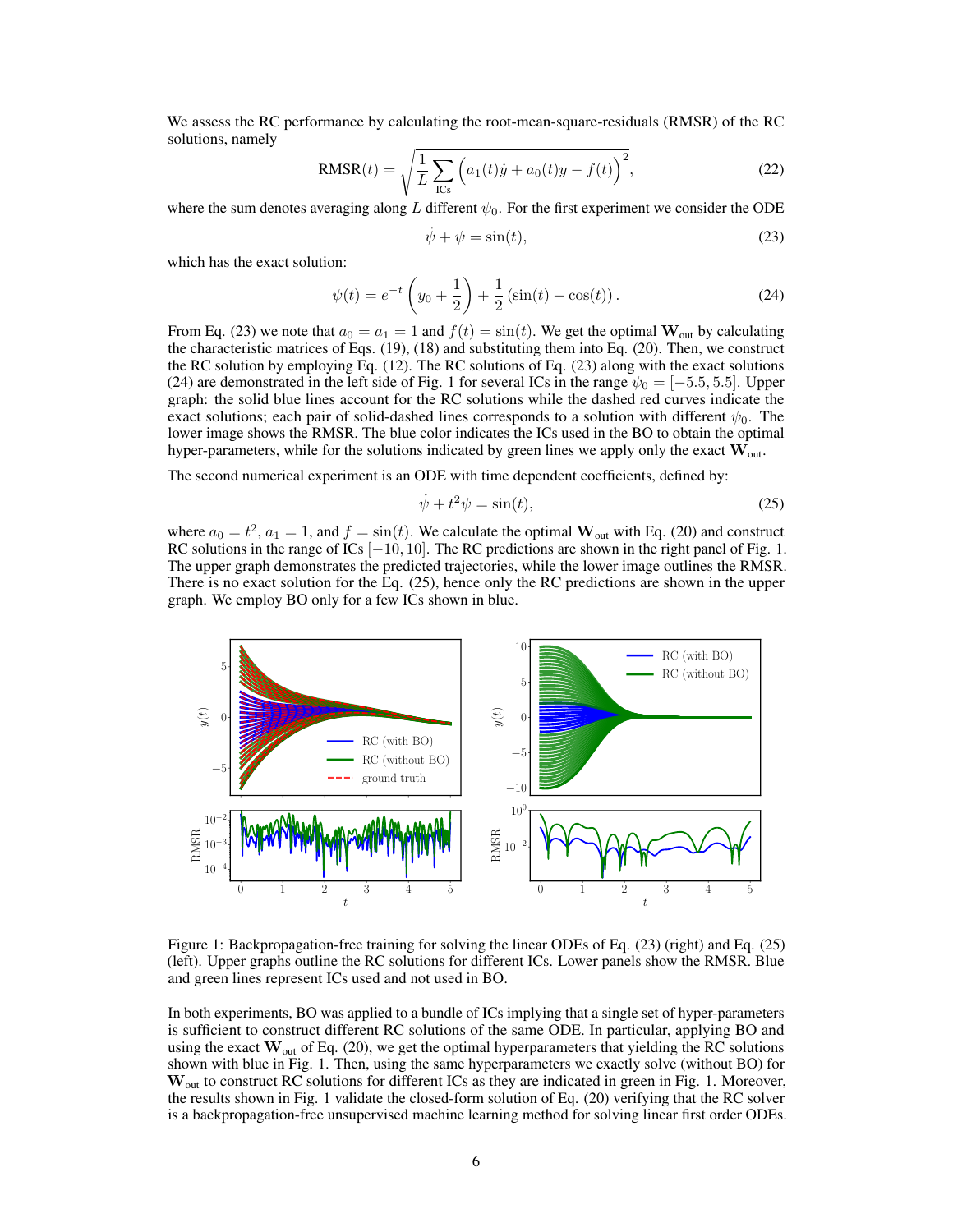Nonlinear differential equations, training with gradient descent: It is not possible to derive a closed-form solution for  $\mathbf{W}_{out}$  for nonlinear ODEs. Nevertheless, RC can solve nonlinear ODEs by training  $W_{\text{out}}$  using gradient descent (GD). We demonstrate the capacity of RC in solving nonlinear equations by studying Bernoulli type nonlinear equations of the form:

$$
a_1(t)\dot{y} + a_0(t)y + q(t)y^2 = f(t).
$$
\n(26)

Although it is not possible to derive an exact solution for the optimal  $\mathbf{W}_{out}$ , an approximate closed formula is obtained through a linearization procedure. Then, we use the linearized  $W_{out}$  instead of random weights to start the GD. This is a transfer learning approach that drastically accelerates and improves the training (see SM for more details). In the context of linearization approximation any nonlinear term of  $\text{SW}_{\text{out}}$  is dropped. This is a valid approximation since  $\text{W}_{\text{out}} \ll 1$  due to the  $L_2$  regression and S varies in the range  $[-1, 1]$  due to the parametric function of Eq. (21) and the activation functions  $tanh()$  or  $sin()$ , which are all bounded within  $[-1, 1]$ . Consequently, we read  $\mathbf{W}_{out} \mathbf{S} \ll 1$  and thus, higher orders can be neglected, namely  $(\mathbf{W}_{out} \mathbf{S})^{\nu} \simeq 0$  for any integer  $\nu > 1$ .

Minimizing the loss function of Eq. (4) for the nonlinear ODE (26) yields

$$
\left(A_{1}\dot{Y} + A_{0}Y + QY^{T}Y - F\right)^{T} \frac{\partial}{\partial \mathbf{W}_{out}} \left(A_{1}\dot{Y} + A_{0}Y + QY^{T}Y - F\right) + \lambda \mathbf{W}_{out}^{T} = 0
$$
\n
$$
\left(\mathbf{W}_{out}^{T}D_{\mathbf{H}}^{T} + D_{0}^{T} + Q\left(\Psi_{0}^{2} + 2\Psi_{0}\mathbf{W}_{out}^{T}\right)\right)\left(D_{\mathbf{H}} + 2Q\left(\Psi_{0} + \mathbf{SW}_{out}\right)\right) + \lambda \mathbf{W}_{out}^{T} = 0 \tag{27}
$$

$$
\mathbf{W}_{out}^T \left( \tilde{D}_{\mathbf{H}}^T \tilde{D}_{\mathbf{H}} + \tilde{2} Q D_0^T \mathbf{S} + \lambda \mathbf{1} \right) + \tilde{D}_0^T \tilde{D}_{\mathbf{H}} = 0, \quad (28)
$$

where in Eq. (27) nonlinear terms of  $\text{SW}_{\text{out}}$  are dropped.  $Q = (q(t_0), \ldots, q(t_K))$ , and the modified characteristic matrices are defined as:

$$
\tilde{D}_{\mathbf{H}} = D_{\mathbf{H}} + 2Q\Psi_0,\tag{29}
$$

$$
\tilde{D}_0 = D_0 + Q\Psi_0^2.
$$
\n(30)

The linear algebraic system of Eq. (28) can be inverted to give the linearized RC weights as:

$$
\mathbf{W}_{\text{out}} = -\left(\tilde{D}_{\mathbf{H}}^T \tilde{D}_{\mathbf{H}} + \tilde{2}Q D_0^T \mathbf{S} + \lambda \mathbf{1}\right)^{-1} \tilde{D}_{\mathbf{H}}^T \tilde{D}_0. \tag{31}
$$



Figure 2: Nonlinear ODE. The upper-left image shows RC solutions obtained by linearized weights (dashed lines) and the solutions obtained after gradient descent optimization (solid lines). The lower-left panel outlines the residuals for each RC solution after applying GD. The graph on the right shows the loss function during the GD iterations. Each color represents a different IC.

We assess the performance of the RC by solving the ODE (26) for  $a_0 = a_1 = 1$ ,  $f = 0$ , and  $q = 0.5$ . Starting with the linearized  $W_{out}$  of Eq. (31), we employ GD to train the parameters. This is efficient since we only optimize a single linear layer. Figure 2 presents the RC solutions (top-left graph) and the associated residuals (bottom-left) for different ICs indicated by different colors. Upper plot: the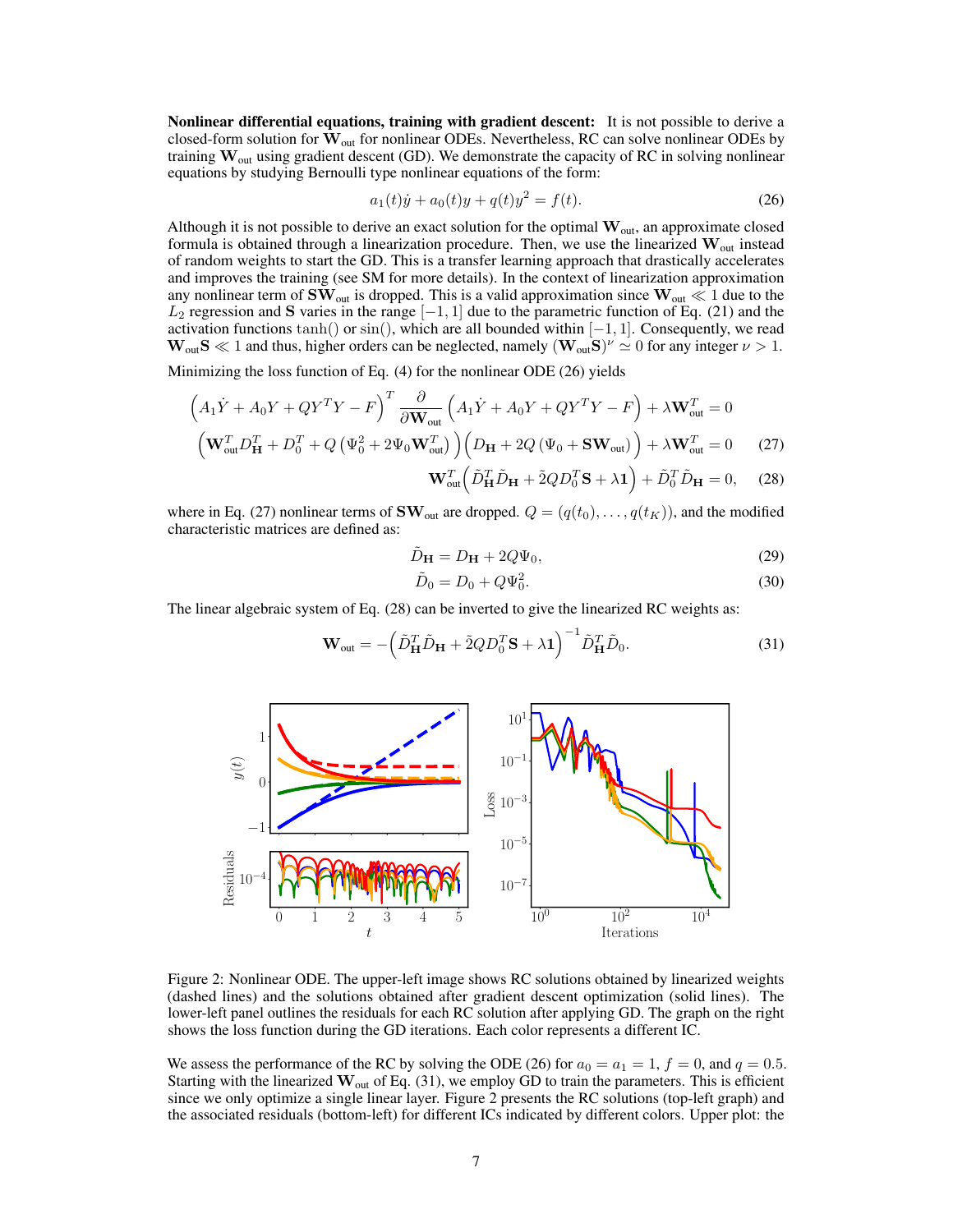dashed lines indicate RC predictions obtained by solely applying the linearized  $W_{out}$  of Eq. (31), before applying GD; solid lines are the RC predictions after GD. The right side of Fig. 2 outlines the loss function during the GD iterations where each colored loss trace corresponds to the associated colored line in the left plots.

Systems of ordinary differential equations, Hamiltonian systems: In this section, we employ RC to solve systems of ODEs. To apply RC to systems, the network architecture needs to be modified to return multiple outputs  $N_j$ , where j indicates a different output. The number of the  $N_j$  needs to be the same with the number of the equations in the system. Each  $N_j$  has a different set of weights  $\mathbf{W}_{out}^{(j)}$ , while all  $N_j$  share the same hidden states, namely:

$$
N_j = \mathbf{W}_{\text{out}}^{(j)} \cdot \tilde{\mathbf{h}}.\tag{32}
$$

Moreover, the loss function (4) includes all the ODEs included in the system. We exploit the RC solver in solving the equations of motion for a nonlinear Hamiltonian system, the nonlinear oscillator. In this system the energy is conserved and thus, we adopt the energy regularization introduced in Ref. [12] that drastically accelerates the training and improves the fidelity of the predicted solutions.

Hamiltonian systems obey the energy conservation law. Specifically, these systems are characterized by a time-invariant hamiltonian function that represents the total energy. The hamiltonian of a nonlinear oscillator with unity mass and frequency is given by:

$$
\mathcal{H}(x,p) = \frac{p^2}{2} + \frac{x^2}{2} + \frac{x^4}{4},\tag{33}
$$

and the associated equations of motion read:

$$
\dot{x} = p \tag{34}
$$

$$
\dot{p} = -x - x^3 \tag{35}
$$

where  $x$ ,  $p$  are the position and momentum variables [12]. The loss function consists of three parts:  $L_{ODE}$  for the ODEs (34), (35); a hamiltonian penalty  $L_{\mathcal{H}}$  that penalizes violations in the energy conservation and is defined by Eq.  $(33)$ ; and a regularization term. Subsequently, the total L is:

$$
L = L_{ODE} + L_{\mathcal{H}} + L_{reg}
$$
  
= 
$$
\sum_{n=0}^{K} \left[ \left( \dot{x}_n - p_n \right)^2 + \left( \dot{p}_n + x_n + x_n^3 \right)^2 + \left( E - \mathcal{H}(x_n, p_n) \right)^2 \right] + L_{reg}.
$$
 (36)

 $E = \mathcal{H}(x_0, p_0)$  represents the total energy defined by the ICs  $x(0) = x_0$ ,  $p(0) = p_0$ . Earlier we choose  $L_2$  regularization because we derived exact solutions for the  $\mathbf{W}_{out}$ ; this was possible with  $L_2$ . For systems of ODEs we do not derive exact  $W_{\text{out}}$  and thus, we can apply any  $L_{\text{reg}}$ . We use the elastic net regularization which has been shown to be a dominant generalization of  $L_1$  and  $L_2$  (see the SM) [44]. The RC solutions are defined through Eqs. (12) and (32) as:

$$
x_n = x_0 + \mathbf{W}_{out}^{(x)} \cdot \left( g(t_n) \tilde{\mathbf{h}}(t_n) \right), \tag{37}
$$

$$
p_n = p_0 + \mathbf{W}_{\text{out}}^{(p)} \cdot \left( g(t_n) \tilde{\mathbf{h}}(t_n) \right). \tag{38}
$$

We employ the RC solver from the rcTorch library to solve the Eqs.  $(34)$  and  $(35)$ . Specifically, we minimize Eq. (36) by applying GD and use  $g(t)$  of Eq. (21). The results are outlined in Fig. 3. First, we consider a singe set of ICs,  $(x_0, p_0) = (1.3, 1)$ , and use the hybrid mode consisting of GD and BO to find the optimal hyper-parameters. This optimization is performed in the time range  $t = [0, 6\pi]$ . Then, using the obtained hyper-parameters we expand the time range to  $t = [0, 10\pi]$  and generate RC solutions solely using GD. The RC solution for x is presented in the upper left graph, while the lower plot shows the residuals. In both images, the dashed red line indicates the end of the BO. Using the same hyper-parameter set, we apply the RC solver in a range of ICs. The right panel we shows the phase-space diagram  $(x - p$  plot) for the IC used in the BO (blue line) and for the ICs where only GD is applied (green lines). In the SM we report the residuals and the loss traces during the GD for all the investigated ICs. Figure 3 is evidence that a single hyper-parameter set can be used to solve an ODE system for different ICs and time ranges.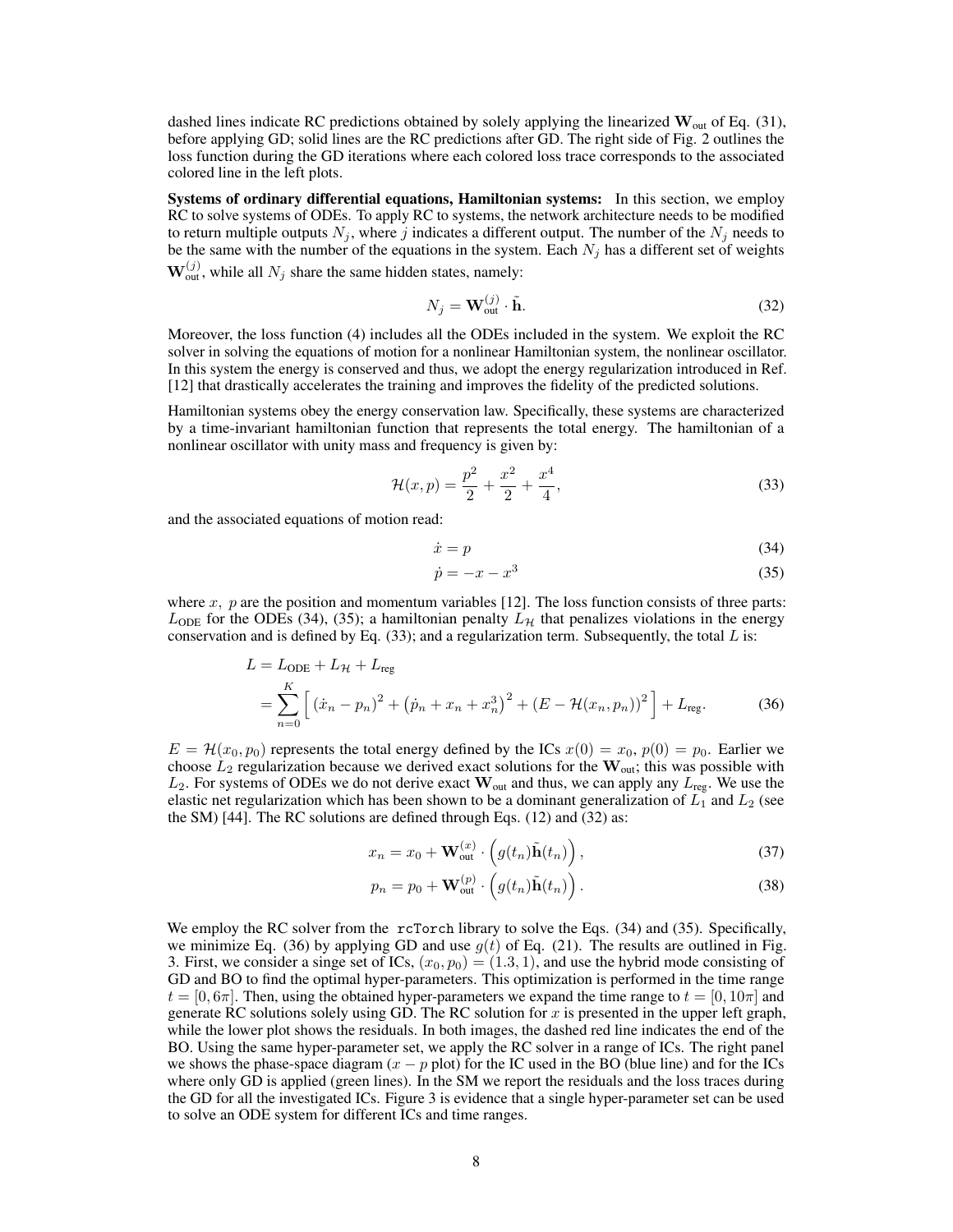

Figure 3: Nonlinear oscillator. Left panel represents a single IC. BO is applied up to red dahsed line. Right graph demonstrate the RC solutions for different ICs not used in BO optimization (green), while blue line is associated to the solution shown in the left plot.

# 5 Conclusion

Recently, NN differential equation solvers have attracted a lot of interest. These solvers present some crucial advantages over traditional integrators such as they provide analytical and differentiable solutions that can be inverted, suffer less from the "curse of dimensionality", and learn general solutions. While many methods and scientific libraries for NN solvers have been reported an RNN solver is still missing from the literature.

Novelty: We presented a novel RNN ODE solver in the context of an unsupervised RC and assessed the performance of the RC solver by solving linear and nonlinear ODEs. We showed that a closedform solution for the RC weights is possible for solving linear ODEs with explicit time dependence, leading to a backpropagation-free optimization method. For nonlinear system, we applied GD which is very efficient since in the RC architecture we train only a linear output layer. For the hyper-parameter optimization, we employed BO integrated with GD. We found that a single set of hyper-parameters can be shared for solving ODEs for different initial conditions and time intervals.

Limitations: For BO we used TURBO-1, however, dominant methods such as TURBO-m have been shown to be more robust and get stuck less often in local minima. The efficacy of the proposed RC solver has not been corroborated for very demanding ODEs due to the limited capacity in finding optimal hyperparameters. Although we derived a closed-form solution for a single linear ODE, such a closed formula has not been derived for linear systems of ODEs. Hence, GD is required for solving systems. The proposed RC architecture takes an input t restricting the RC to solve only ODEs. With more variables as inputs, the RC will be able to solve partial differential equations. Currently a uniformly spaced input  $t$  has been used, so the efficacy of RC in solving stiff ODEs is not yet determined. A thorough investigation of the optimal reservoir dynamics has not been performed in this study. In this work, we demonstrated that unsupervised RC can solve ODEs by solving a few specific problems using the rcTorch library. Future updates of rcTorch will remove the weakness discussed above, significantly expanding the potential applications of the library. A more general and more powerful rcTorch version is slated to be released in the coming months.

Training an RC is extremely fast (see SM for runtime details and coding demonstrations). Although more investigation is warranted, RC has the potential to make NN solvers dramatically faster and even potentially competitive with integrators. Furthermore, RC has widely been adopted to form neuromorphic devices. Since a single set of hyper-parameters can be used to solve a system of ODEs for different ranges of ICs and time ranges, a physical reservoir can be designed to respect these hyper-parameters. Then a readout output layer will be efficiently trained to solve a system of ODEs for different ICs and times. Subsequently, the proposed machine learning method can be potentially implemented to form a neuromorphic computing device for solving ODEs.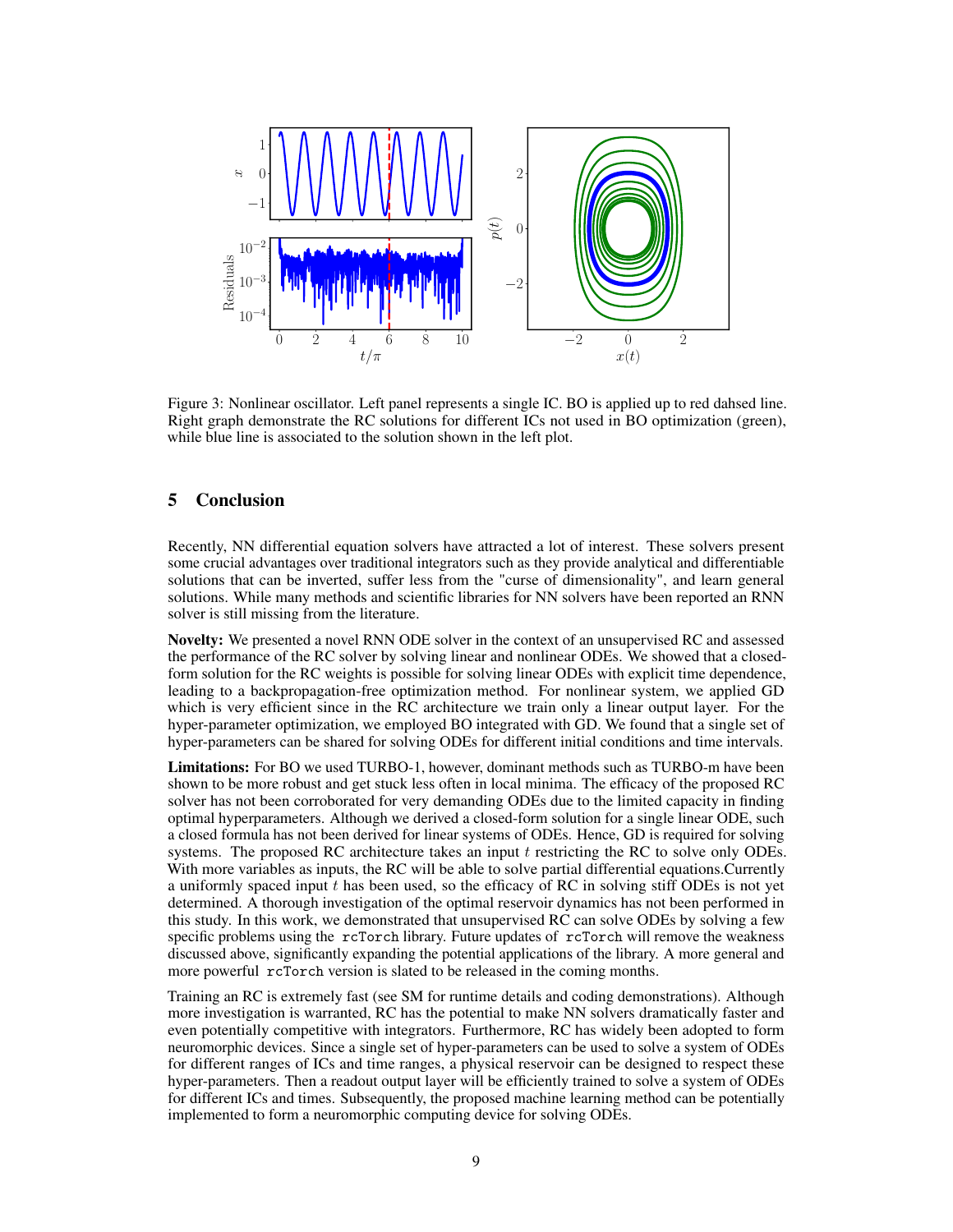## 6 Broader Impact

Solving differential equations is substantial in every scientific field including engineering, applied physics, quantum chemistry, finance, and biology. Solving these equations can be extremely demanding and frequently prohibitive due to the limitations of existing numerical methods. Subsequently, new technologies and more efficient methods for solving differential equations are crucial to accelerate progress in scientific research. In this work, we introduced a general framework for solving differential equations with recurrent neural networks. We demonstrate the method by solving systems of ordinary differential equations. Yet, this method can be expanded to systems of partial differential equations as well as eigenvalue problems. Moreover, we suggest a computationally efficient method to calculate time derivatives of the outputs of recurrent networks, making possible the development of recurrent data-driven physics-informed neural networks.

Societal and Environmental Impact: Solving differential equations with RC may have negative social impacts depending on what the user employs them for, but they are not immediately obvious and are likely indirect. As far as the environment is concerned, Bayesian optimization can be computationally expensive, but it is not expensive enough to warrant concerns about environmental impacts when compared to heavier models like transformers, feed forward networks or RNNs such as LSTMs. There is an upfront cost with RC, but even after taking this into consideration, our models are likely faster, more efficient, and much less energy intensive (having a smaller carbon footprint) than comparable feed forward neural network differential equation solvers. Moreover, the proposed method can potentially be used to build neuromorphic devices, drastically accelerating computations with extremely low energy consumption.

# Acknowledgments

The authors would like to thank Shaan Desai, Shivam Raval, Hargun Singh Oberoi for their comments on the manuscript and numerical experiments. In addition, we would like to thank Reinier Maat for advising us on the development of the rcTorch library.

## References

- [1] Lu Lu et al. "Learning nonlinear operators via DeepONet based on the universal approximation theorem of operators involving nonlinear partial differential equations". In: *Nature machine intelligence* 3 (2021), pp. 218–229. DOI: https : / / doi . org / 10 . 1038 / s42256 - 021 - 00302-5.
- [2] Samuel H. Rudy et al. "Data-driven discovery of partial differential equations". In: *Science Advances* 3.4 (2017). DOI: 10.1126/sciadv.1602614.
- [3] J. Nathan Kutz et al. "Data-Driven discovery of governing physical laws and their parametric dependencies in engineering, physics and biology". In: *2017 IEEE 7th International Workshop on Computational Advances in Multi-Sensor Adaptive Processing (CAMSAP)* (2017), pp. 1–5. DOI: 10.1109/CAMSAP.2017.8313100.
- [4] Yohai Bar-Sinai et al. "Learning data-driven discretizations for partial differential equations". In: *Proceedings of the National Academy of Sciences of the United States of America* 116.31 (2019), 15344–15349. DOI: 10.1073/pnas.1814058116.
- [5] Sam Greydanus, Misko Dzamba, and Jason Yosinski. "Hamiltonian Neural Networks". In: *Advances in Neural Information Processing Systems 32*. Curran Associates, Inc., 2019, pp. 15379– 15389. URL: http://papers.nips.cc/paper/9672-hamiltonian-neural-networks. pdf.
- [6] Tom Bertalan et al. "On learning Hamiltonian systems from data". In: *Chaos: An Interdisciplinary Journal of Nonlinear Science* 29.12 (2019), p. 121107. DOI: 10.1063/1.5128231.
- [7] Anshul Choudhary et al. "Physics-enhanced neural networks learn order and chaos". In: *Phys. Rev. E* 101 (6 2020), p. 062207. DOI: 10.1103/PhysRevE.101.062207.
- [8] Yuyao Chen et al. "Physics-informed neural networks for inverse problems in nano-optics and metamaterials". In: *Opt. Express* 28.8 (2020), pp. 11618–11633. DOI: 10.1364/OE.384875.
- [9] Isaac E. Lagaris, Aristidis Likas, and Dimitrios I. Fotiadis. "Artificial neural networks for solving ordinary and partial differential equations". In: *IEEE transactions on neural networks* 9 (5 1998), pp. 987–1000. DOI: 10.1109/72.712178.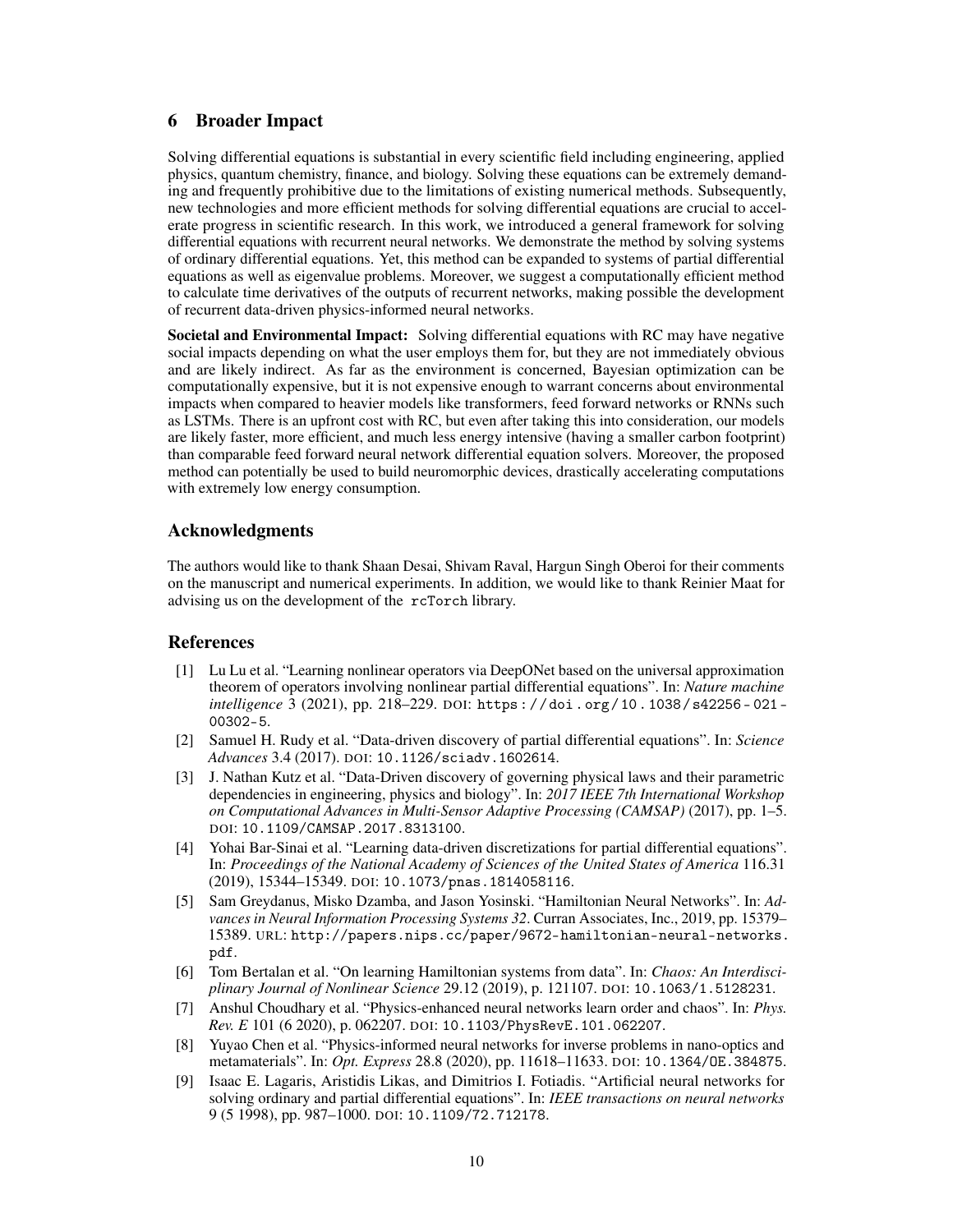- [10] Pola Lydia Lagari et al. "Systematic Construction of Neural Forms for Solving Partial Differential Equations Inside Rectangular Domains, Subject to Initial, Boundary and Interface Conditions". In: *International Journal on Artificial Intelligence Tools* 29 (5 2020), p. 2050009. DOI: 10.1142/S0218213020500098.
- [11] Cedric Flamant, Pavlos Protopapas, and David Sondak. *Solving Differential Equations Using Neural Network Solution Bundles*. 2020. arXiv: 2006.14372 [cs.LG].
- [12] Marios Mattheakis et al. "Hamiltonian Neural Networks for solving differential equations". In: *arXiv:2001.11107 [physics]* (2020). URL: http://arxiv.org/abs/2001.11107.
- [13] Jiequn Han, Arnulf Jentzen, and E Weinan. "Solving high-dimensional partial differential equations using deep learning". In: *Proceedings of the National Academy of Sciences of the United States of America* 115 34 (2017), pp. 8505–8510. DOI: 10.1073/pnas.1718942115.
- [14] Justin A. Sirignano and Konstantinos Spiliopoulos. "DGM: A deep learning algorithm for solving partial differential equations". In: *Journal of Computational Physics* 375 (2018), pp. 1339–1364. DOI: 10.1016/j.jcp.2018.08.029.
- [15] Feiyu Chen et al. "NeuroDiffEq: A Python package for solving differential equations with neural networks". In: *Journal of Open Source Software* 5.46 (2020), p. 1931. DOI: 10.21105/ joss.01931.
- [16] Henry Jin, Marios Mattheakis, and Pavlos Protopapas. "Unsupervised Neural Networks for Quantum Eigenvalue Problems". In: *2020 NeurIPS Workshop on Machine Learning and the Physical Sciences*. NeurIPS, 2020. URL: https://ml4physicalsciences.github.io/ 2020/files/NeurIPS\_ML4PS\_2020\_16.pdf.
- [17] Alessandro Paticchio et al. "Semi-supervised Neural Networks solve an inverse problem for modeling Covid-19 spread". In: *2020 NeurIPS Workshop on Machine Learning and the Physical Sciences*. NeurIPS, 2020. URL: https://ml4physicalsciences.github.io/ 2020/files/NeurIPS\_ML4PS\_2020\_29.pdf.
- [18] P. Grohs et al. "A proof that artificial neural networks overcome the curse of dimensionality in the numerical approximation of Black-Scholes partial differential equations". In: *arXiv:1809.02362 [math.NA]* (2018). URL: https://arxiv.org/abs/1809.02362.
- [19] M. Raissi, P. Perdikaris, and G.E. Karniadakis. "Physics-informed neural networks: A deep learning framework for solving forward and inverse problems involving nonlinear partial differential equations". In: *Journal of Computational Physics* 378 (2019), pp. 686–707. DOI: https://doi.org/10.1016/j.jcp.2018.10.045.
- [20] Herbert Jaeger and Harald Haas. "Harnessing Nonlinearity: Predicting Chaotic Systems and Saving Energy in Wireless Communication". In: *Science* 304.5667 (2004), pp. 78–80. DOI: 10.1126/science.1091277.
- [21] Zhixin Lu et al. "Reservoir observers: Model-free inference of unmeasured variables in chaotic systems". In: *Chaos* 27.4 (2017). DOI: 10.1063/1.4979665.
- [22] George Neofotistos et al. "Machine Learning With Observers Predicts Complex Spatiotemporal Behavior". In: *Frontiers in Physics* 7 (2019), p. 24. DOI: 10.3389/fphy.2019.00024.
- [23] Jaideep Pathak et al. "Model-Free Prediction of Large Spatiotemporally Chaotic Systems from Data: A Reservoir Computing Approach". In: *Phys. Rev. Lett.* 120 (2 2018), p. 024102. DOI: 10.1103/PhysRevLett.120.024102.
- [24] Jonathan Dong et al. "Reservoir Computing meets Recurrent Kernels and Structured Transforms". In: *Advances in Neural Information Processing Systems*. Ed. by H. Larochelle et al. Vol. 33. Curran Associates, Inc., 2020, pp. 16785–16796. URL: https://proceedings. neurips.cc/paper/2020/file/c348616cd8a86ee661c7c98800678fad-Paper.pdf.
- [25] Sandra Nestler et al. "Unfolding recurrence by Green's functions for optimized reservoir computing". In: *Advances in Neural Information Processing Systems*. Ed. by H. Larochelle et al. Vol. 33. Curran Associates, Inc., 2020, pp. 17380–17390. URL: https://proceedings. neurips.cc/paper/2020/file/c94a589bdd47870b1d74b258d1ce3b33-Paper.pdf.
- [26] Anteo Smerieri et al. "Analog readout for optical reservoir computers". In: *Advances in Neural Information Processing Systems*. Ed. by F. Pereira et al. Vol. 25. Curran Associates, Inc., 2012. URL: https : / / proceedings . neurips . cc / paper / 2012 / file / 250cf8b51c773f3f8dc8b4be867a9a02-Paper.pdf.
- [27] Andrew Katumba et al. "Low-loss photonic reservoir computing with multimode photonic integrated circuits". In: *SCIENTIFIC REPORTS* 8.1 (2018), 2653:1–2653:10. DOI: 10.1038/ s41598-018-21011-x.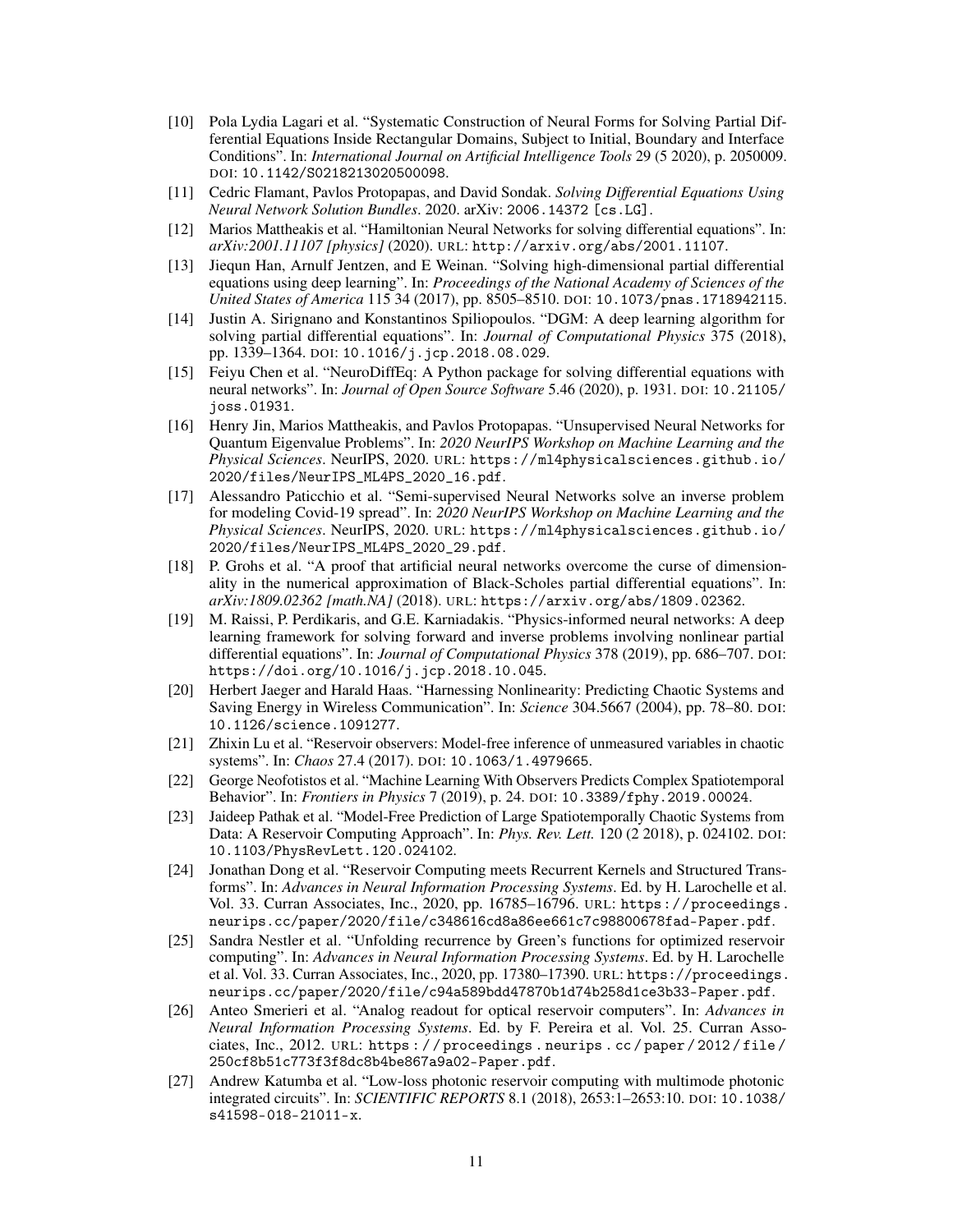- [28] G. Tanaka et al. "Recent Advances in Physical Reservoir Computing: A Review". In: *Neural networks : the official journal of the International Neural Network Society* 115 (2019), pp. 100– 123. DOI: /10.1016/j.neunet.2019.03.005.
- [29] Satoshi Sunada and Atsushi Uchida. "Photonic reservoir computing based on nonlinear wave dynamics at microscale". In: *SCIENTIFIC REPORTS* 9.1 (2019), 19078:1–19078:10. DOI: 10.1038/s41598-019-55247-y.
- [30] Laurent Larger et al. "High-Speed Photonic Reservoir Computing Using a Time-Delay-Based Architecture: Million Words per Second Classification". In: *Phys. Rev. X* 7 (1 2017), p. 011015. DOI: 10.1103/PhysRevX.7.011015.
- [31] Giulia Marcucci, Davide Pierangeli, and Claudio Conti. "Theory of Neuromorphic Computing by Waves: Machine Learning by Rogue Waves, Dispersive Shocks, and Solitons". In: *Phys. Rev. Lett.* 125 (9 2020), p. 093901. DOI: 10.1103/PhysRevLett.125.093901.
- [32] Huong Ha et al. *Bayesian Optimization with Unknown Search Space*. 2019. arXiv: 1910. 13092 [stat.ML].
- [33] David Eriksson et al. *Scalable Global Optimization via Local Bayesian Optimization*. 2020. arXiv: 1910.01739 [cs.LG].
- [34] Jacob Reinier Maat, Nikos Gianniotis, and Pavlos Protopapas. "Efficient Optimization of Echo State Networks for Time Series Datasets". In: *2018 International Joint Conference on Neural Networks (IJCNN)*. 2018, pp. 1–7. DOI: 10.1109/IJCNN.2018.8489094.
- [35] Zhongxiang Dai, Kian Hsiang Low, and Patrick Jaillet. *Federated Bayesian Optimization via Thompson Sampling*. 2020. arXiv: 2010.10154 [cs.LG].
- [36] Maximilian Balandat et al. "BoTorch: A Framework for Efficient Monte-Carlo Bayesian Optimization". In: *Advances in Neural Information Processing Systems*. Ed. by H. Larochelle et al. Vol. 33. Curran Associates, Inc., 2020, pp. 21524–21538. URL: https://proceedings. neurips.cc/paper/2020/file/f5b1b89d98b7286673128a5fb112cb9a-Paper.pdf.
- [37] Lu Lu et al. "A deep learning library for solving differential equations". In: *SIAM Review* 63 (2021), pp. 208–228. DOI: 10.1137/19M1274067.
- [38] Oliver Hennigh et al. "NVIDIA SimNet: an AI-accelerated multi-physics simulation framework". In: *arXiv:2012.07938 [physics.flu-dyn]* (2020). URL: https://arxiv.org/abs/ 2012.07938.
- [39] George Em Karniadakis et al. "Physics-informed machine learning". In: *Nature Review Physics* (2021). DOI: https://doi.org/10.1038/s42254-021-00314-5.
- [40] Kurt Hornik. "Approximation capabilities of multilayer feedforward networks". In: *Neural Networks* 4 (1991), pp. 251–257. DOI: 10.1016/0893-6080(91)90009-T.
- [41] Bo Chang et al. *Reversible Architectures for Arbitrarily Deep Residual Neural Networks*. 2018. URL: https://aaai.org/ocs/index.php/AAAI/AAAI18/paper/view/16517.
- [42] Ricky T. Q. Chen et al. "Neural Ordinary Differential Equations". In: *Advances in Neural Information Processing Systems*. Ed. by S. Bengio et al. Vol. 31. 2018. URL: https : / / proceedings . neurips . cc / paper / 2018 / file / 69386f6bb1dfed68692a24c8686939b9-Paper.pdf.
- [43] Michael Poli et al. "Hypersolvers: Toward Fast Continuous-Depth Models". In: *Advances in Neural Information Processing Systems*. Ed. by H. Larochelle et al. Vol. 33. Curran Associates, Inc., 2020, pp. 21105–21117. URL: https://proceedings.neurips.cc/paper/2020/ file/f1686b4badcf28d33ed632036c7ab0b8-Paper.pdf.
- [44] Hui Zou and Trevor Hastie. "Regularization and variable selection via the Elastic Net". In: *Journal of the Royal Statistical Society, Series B* 67 (2005), pp. 301–320.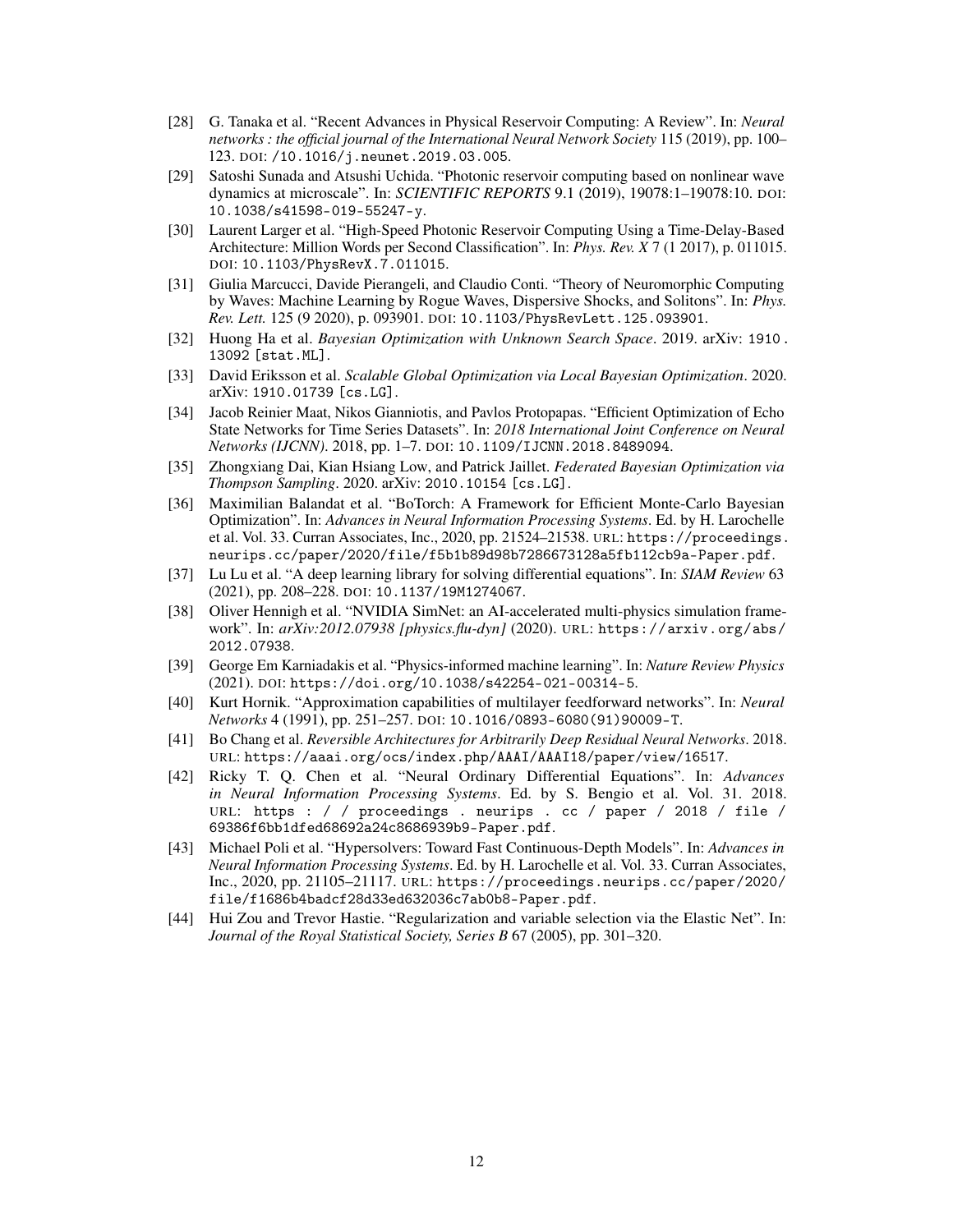## Checklist

- 1. For all authors...
	- (a) Do the main claims made in the abstract and introduction accurately reflect the paper's contributions and scope? [Yes]
	- (b) Did you describe the limitations of your work? [Yes] . See section: Conclusion.
	- (c) Did you discuss any potential negative societal impacts of your work? [Yes] . See section: Broader Impact.
	- (d) Have you read the ethics review guidelines and ensured that your paper conforms to them? [Yes] .
- 2. If you are including theoretical results...
	- (a) Did you state the full set of assumptions of all theoretical results? [Yes] . Sections 3 and 4 have complete discussions.
	- (b) Did you include complete proofs of all theoretical results? [Yes] . Section 3 and 4 contain all the proofs.
- 3. If you ran experiments...
	- (a) Did you include the code, data, and instructions needed to reproduce the main experimental results (either in the supplemental material or as a URL)? [Yes] . Details can be found in the supplementary material (SM). We also provide the URL for a github public repository that contains the library and notebooks used in this study.
	- (b) Did you specify all the training details (e.g., data splits, hyperparameters, how they were chosen)? [Yes]. They are stated in section 4 and more details can be found in the SM.
	- (c) Did you report error bars (e.g., with respect to the random seed after running experiments multiple times)? [Yes] . In section 4 and in the SM.
	- (d) Did you include the total amount of compute and the type of resources used (e.g., type of GPUs, internal cluster, or cloud provider)? [Yes] . All the details are reported in the SM.
- 4. If you are using existing assets (e.g., code, data, models) or curating/releasing new assets...
	- (a) If your work uses existing assets, did you cite the creators? [Yes] .
	- (b) Did you mention the license of the assets? [Yes].
	- (c) Did you include any new assets either in the supplemental material or as a URL? [Yes] . Yes, a new asset for the library used in this study is included.
	- (d) Did you discuss whether and how consent was obtained from people whose data you're using/curating? [N/A] . There was no need for consent.
	- (e) Did you discuss whether the data you are using/curating contains personally identifiable information or offensive content? [N/A] . In this neural network method we do not use data for the training.
- 5. If you used crowdsourcing or conducted research with human subjects...
	- (a) Did you include the full text of instructions given to participants and screenshots, if applicable? [N/A] . We did not use crowdsourcing or conducted research with human subjects.
	- (b) Did you describe any potential participant risks, with links to Institutional Review Board (IRB) approvals, if applicable? [N/A] . We did not use crowdsourcing or conducted research with human subjects.
	- (c) Did you include the estimated hourly wage paid to participants and the total amount spent on participant compensation? [N/A] . We did not use crowdsourcing or conducted research with human subjects.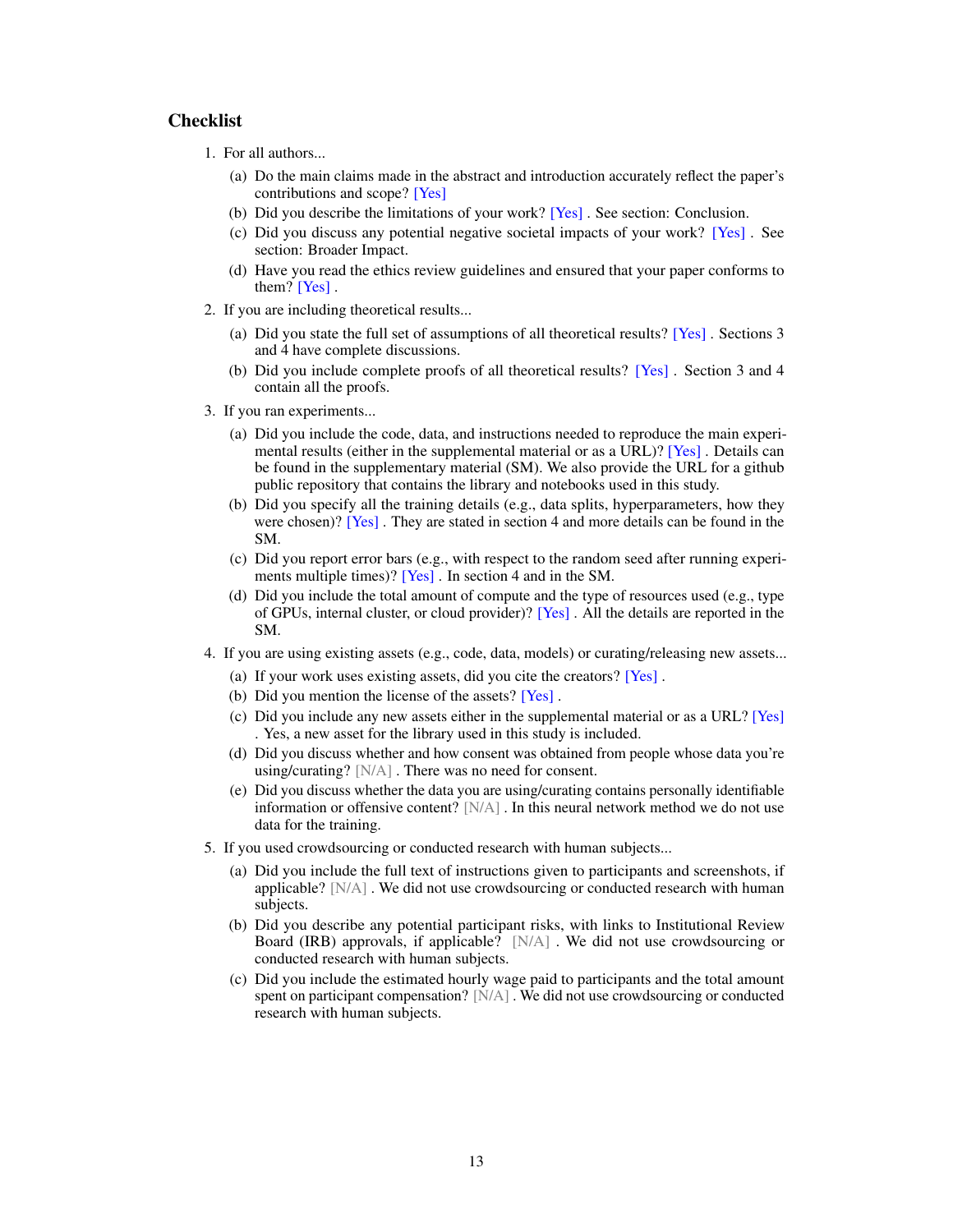# Supplementary Material: Unsupervised Reservoir Computing for Solving Ordinary Differential Equations

Marios Mattheakis,\* Hayden Joy, Pavlos Protopapas

John A. Paulson School of Engineering and Applied Sciences, Harvard University Cambridge, Massachusetts 02138, United States mariosmat@seas.harvard.edu, hjoy@college.harvard.edu, pavlos@seas.harvard.edu

# Supplementary python notebook overview

We provide 6 python notebooks showing our results presented in the main manuscript and in this supplementary material (SM). They break into two categories: Bayesian optimization (BO) for hyper-parameters used in the reservoir computing (RC) and for RC training. The training notebooks demonstrate the differential equation solutions which appeared in the main manuscript and in the SM. The BO notebooks show how we optimized for hyper-parameters for the various models. We note that BO gives different results after every optimization due to random initialization. Although they can vary in quality, the obtained hyper-parameters are always valid and thus, the BO is robust. All the notebooks also have timed cells so as to approximately reproduce the table 1 which shows the computational time taken for the various experiments.

Below is a list of supplementary jupyter notebooks and a brief description of each. All the notebooks reproducing the results can be found at the following link: https://github.com/blindedjoy/RcTorch/tree/master/final\_notebooks

#### • Linear\_solutions.ipynb

Demonstrates the solutions to the linear differential equations (which did not need gradient descent).

#### • Bernoulli solutions.ipynb

Demonstrates the solutions to the bernoulli equation with three solutions types: linearization only, backpropagation only, and a combination of linearization and backpropagation.

#### • Systems\_solutions.ipynb

Demonstrates the solutions to the nonlinear oscillator.

• Linear BO.ipynb

A notebook showing BO similar to what was used to find the hyper-parameter set for the linear equations. Does not need GPUs.

• Bernoulli\_BO.ipynb

A notebook showing BO similar to what was used to find the hyper-parameter set for the bernoulli equation. Should be run with GPUs.

• systems\_BO.ipynb

A notebook showing BO similar to what was used to find the hyper-parameter set for the nonlinear oscillator equation. Should be run with GPUs.

<sup>∗</sup> https://scholar.harvard.edu/marios\_matthaiakis/home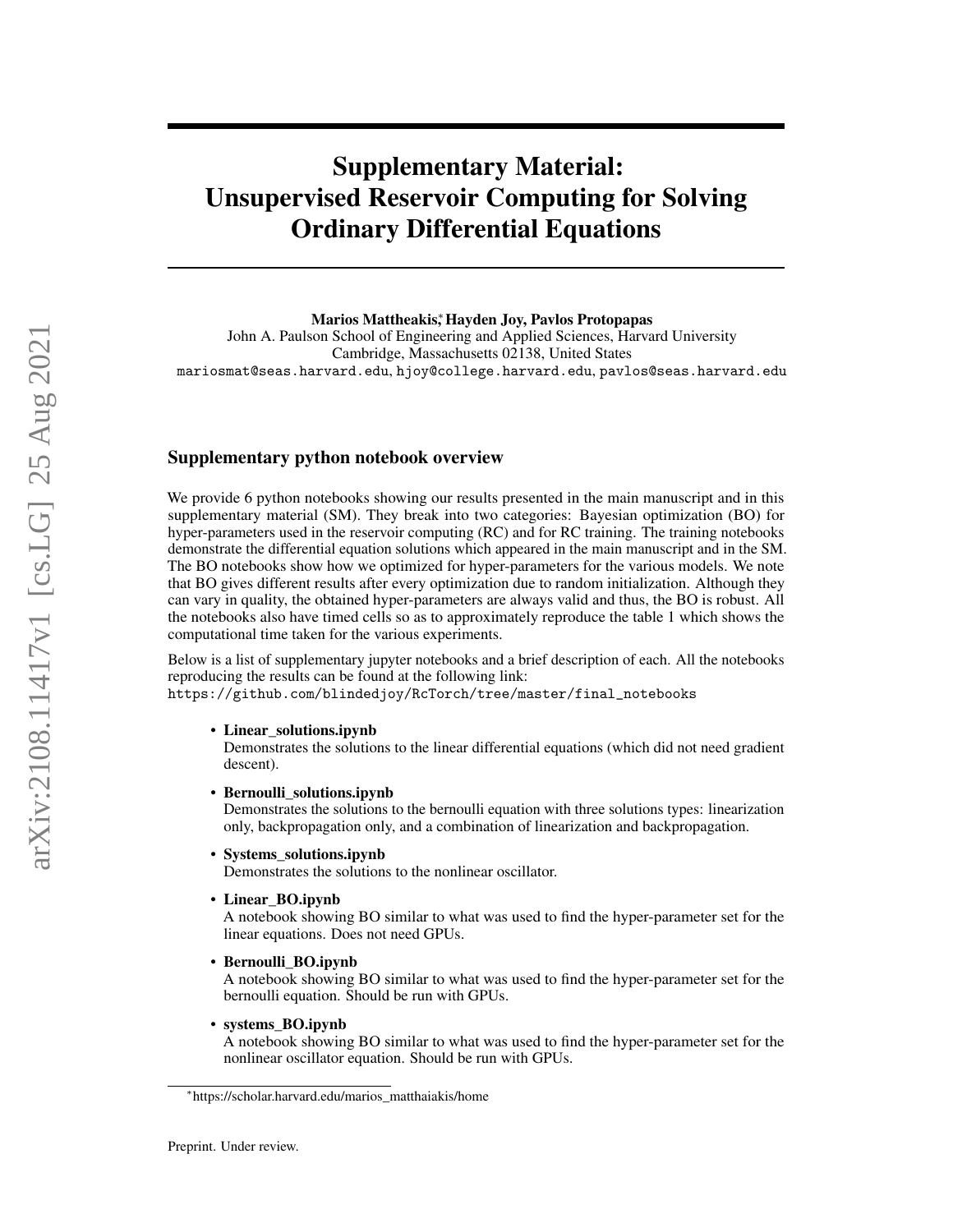#### Experiment Runtimes

In Table 1 we report the experiment times needed for different experiments presented in the main manuscript and in the SM. All the notebooks are accessible through the link in the above section, hence the experiments are reproducible. The CPU experiments were run on a MacBook Pro (16-inch, 2019) with a 2.4 GHz 8-Core Intel Core i9 processor and 64 GB 2667 MHz DDR4 of memory. For users with a less powerful machine, a smaller batch size should be used since the batch size corresponds to the number of RCs being trained in parallel via the multi-processing package; however, this will slow down the computations. On a mac machine, activity monitor should be used to make sure that we are not overloading the memory which will cause data to be read in and out from the hard-drive which dramatically slows down performance.

The GPU experiments were run on google colab (with 12 GB of RAM), therefore a batch size of 1 was used due to this constraint. We note that GD (backpropagation) for different initial conditions (ICs) could be run in parallel, however, this is not yet implemented in the current version of the rcTorch . In addition, the library has not been fully optimized implying large further optimization gains.

| Differential equations           | $#$ nodes | # $ICs$                     | solve time | <b>BO</b> time | epochs | batch size |
|----------------------------------|-----------|-----------------------------|------------|----------------|--------|------------|
| Linear ODEs (CPUs)               |           | 20                          |            |                |        |            |
| simple population                | 250       | 20                          | 0.795      | 184            |        | 10         |
| driven population                | 500       | 20                          | 1.62       | 254            |        | 10         |
| $t$ -dependent coefficients      | 500       | 20                          | 0.895      | 197            |        | 10         |
| Linear ODEs (CPUs)               |           | 100                         |            |                |        |            |
| simple population                | 250       | 100                         | 1.32       | 316            |        | 10         |
| driven population                | 500       | 100                         | 3.74       | 864            |        | 10         |
| $t$ -dependent coefficients      | 500       | 100                         | 3.03       | 774            |        | 10         |
| <b>Nonlinear Bernoulli (GPU)</b> |           |                             |            |                |        |            |
| Linearization                    | 500       | 4                           | 1.15       |                |        |            |
| GD only                          | 500       | 4                           | 191        | 3075           | 5000   |            |
| GD with linearized weights       | 500       | 4                           | 184        | 3075           | 5000   |            |
|                                  |           |                             |            |                |        |            |
| <b>System of ODEs (GPU)</b>      |           |                             |            |                |        |            |
| Nonlinear oscillator             | 500       | $\mathcal{D}_{\mathcal{L}}$ | 129        | 4440           | 5000   |            |

Table 1: Computational time needed by the RC solver for the experiments presented in the notebooks

#### Hyper-parameters list

For all experiments a random state of 209 was used which was set with pytorch's manual seed code. We did not optimize the random state.

```
Simple population equation (not presented in the main manuscript):
\{ 'dt': 0.0031622776601683794, \}n_nodes ': 250,
 ' connectivity ': 0.7170604557008349,' spectral_radius ': 1.5755887031555176,
 regularization ': 0.00034441529823729916,"
 'leaking_rate ': 0.9272222518920898,
 ' bias': 0.1780446171760559Driven population equation (Eq. (23) in the main manuscript):
\{ 'dt': 0.0031622776601683794, \}'n\_nodes : 500,
 ' connectivity ': 0.7875262340500385,' spectral_radius ': 9.97140121459961,
 ' regularization ': 8.656278081920211,
```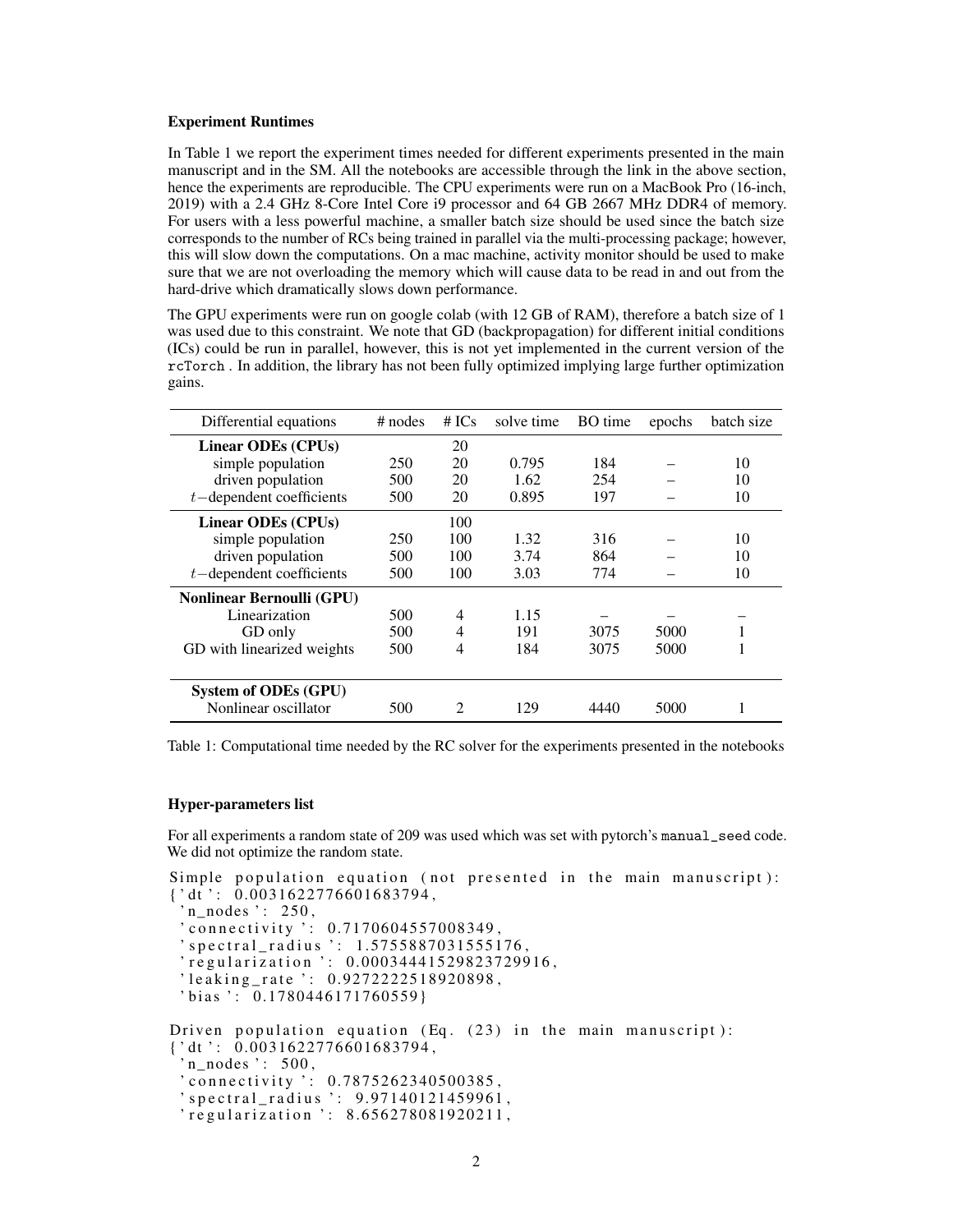```
' leaking rate ': 0.007868987508118153,
 ' \text{bias} ': -0.2435922622680664}
First order ODE with time dependent coefficients (Eq. (25) in the main manuscript):
\{\n \cdot n\_nodes \n \cdot : 500,\n \cdot' connectivity ': 0.09905712745750006.
 ' spectral_radius ': 1.8904799222946167,
 r_{\rm{regulation}} : 714.156090350679,
 ' leaking_rate ': 0.031645022332668304,
 ' bias ': -0.24167031049728394,
 ' dt ' : 0.005}
Bernoulli type nonlinear ODE (Eq. (26) in the main manuscript):
\{ 'dt': 0.007943282347242814, \}n\_nodes ': 500,
 ' connectivity ': 0.0003179179463749722,
 ' spectral_radius ': 7.975825786590576,
 regularization ': 0.3332787303378571,
 'leaking_rate ': 0.07119506597518921,
 ' bias ': -0.9424528479576111}
epochs : 30000
learning_rate: 0.01spikethreshold: 0.25
Nonlinear Oscillator system (Eqs. (34) and (35)
in the main manuscript):
\{ 'dt': 0.001,regularization ': 48.97788193684461,
 'n\_nodes : 500,
 ' connectivity ': 0.017714821964432213,
 ' spectral_radius ': 2.3660330772399902,
 'leaking_rate ': 0.0024312976747751236,
 ' bias ': 0.37677669525146484,
 ' enet_alpha ': 0.2082211971282959,
 ' enet_strength ': 0.118459548397668,
 's pick e threshold : 0.43705281615257263,'gamma': 0.09469877928495407,
 ' gamma cyclic ': 0.999860422666841}
epochs : 50000
learning_rate: 0.01
```
# Numerical implementation

## RC architecture

The rcTorch library presented and used in the study was written in pytorch and was adapted from the library developed in Ref. [Maat2018]. We used RC reservoirs consisting of 500 hidden nodes. This architecture was found to be sufficiently expressive to solve the ODEs discussed in the main manuscript of this study. We note that the computational complexity and memory cost of an RC grow quadratically with respect to the number of nodes [dong2020reservoir]. In rcTorch we are allowed to choose any activation function we want as long as it is bounded; unbounded activation functions such as *ReLU* have been shown not to converge in the context of RC [dong2020reservoir]. For the first order ODEs we use  $tanh(\cdot)$  activation, whereas, for the system of ODEs we apply a  $\sin(\cdot)$  activation since it has been shown that in dynamical systems this type of activation is very effective [mariosHNN].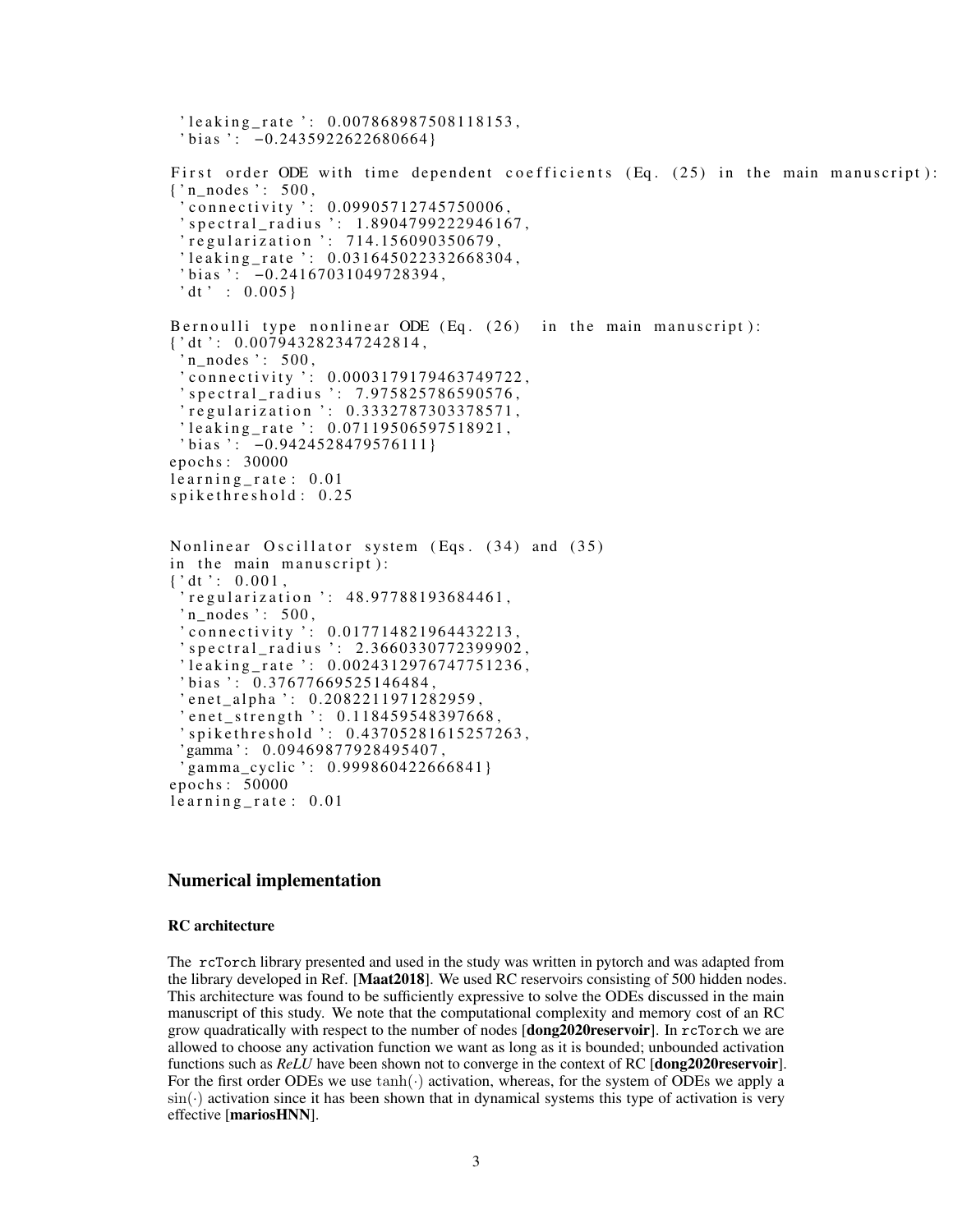#### Bayesian optimization

Although RNNs are very powerful models in the handling of sequential data, they suffer from the vanishing and exploding gradient problem. Echo-state RNNs like RCs eliminate this issue by fixing their input, hidden weights, and hidden and biases. Moreover, training RNNs over long sequences (time series) is a computationally demanding task. Echo state networks, by contrast, are very efficient and extremely fast due to their special architecture. The computationally expensive aspect of building an effective RC model is to find the optimal hyper-parameters that define the network architecture. Here, we review a BO method that is introduced in Ref. [Maat2018] and is adopted in the library ( rcTorch ) used in this study.

Turbo-1: BO is a powerful method for analyzing expensive acquisition functions like the training of neural networks. It is a likelihood maximization problem where the surrogate model is typically a gaussian process model (GP). We use the Turbo-1 algorithm outlined in a BoTorch tutorial [TURBO2020, Botorch2020] which, like global BO methods, is robust to noisy observations and has rigorous uncertainty estimates. However, an advantage of Turbo over other BO algorithms is that it does not suffer from "the overemphasized exploration that results from global optimization" and does not "scale poorly to high dimensions", problems common observed problem with GP models [TURBO2020]. That is, GP tends to be good at exploring the hyper-parameter space but it does not perform well at optimizing in local regions. Turbo performs well by breaking down the global optimization problem into many smaller local optimization problems. Moreover, Turbo has been shown to be faster than other state-of-the-art black box evaluation methods (BO as well as other types of methods) and has been shown to find better global maxima. Currently, rcTorch library embeds Turbo-1, however, an upgrade to Turbo-m is scheduled and will make the hyper-parameter search more robust and less likely to get stuck in local maxima than Turbo-1.

Thompson Sampling: Furthermore, we use a Thompson sampling (TS) acquisition function since it has been shown (unlike many other common acquisition functions) to scale linearly in terms of complexity with increased batch size [TURBO2020]. rcTorch trains multiple RCs in parallel for each batch and larger batch sizes have shown to have better performance in combination with Turbo and TS. In particular, Turbo has been shown to work well with large batch sizes. Larger batch sizes can result in better solutions while not causing a dramatic increase overall TURBO runtime (which is a huge problem for other BO methods). In addition, TS is an efficient acquisition function for exploration which complements Turbo's relative exploitation strength. Thus, the BO used in rcTorch is a modern and balanced technique. The combination of TURBO and TS are excellent algorithmic choices which make rcTorch very efficient and hold promise for the application of rcTorch on more complex, higher dimensional, and potentially chaotic problems in the future. In addition, these algorithms are well suited for large numbers of hyper-parameters and more robust solutions making it likely that rcTorch will be able to efficiently solve problems with dozens or even hundreds of hyper-parameters in the near future.

BO cross validation: During every iteration of BO with rcTorch we evaluate our model based on a specified number of cross validation samples n. This number plays a role in our BO loss function in Eq. (1). Each cross validation sample corresponds to the training of one RC network with one set of hyper-parameters. First BO randomly selects the start of a subset of the training range with the subsequence\_length argument which determines how many time points make up the cv\_sample. Every cv\_sample has a training set and a validation set immediately following the training set in sequence. This step of BO is performed to make BO more robust which has been demonstrated in [Maat2018]. Next the sub-sequence is split into training and validation sets with proportions determined by the val\_split argument. If the val\_split  $\simeq 0.3$  then 70% of the sub-sequence length would be the training set and 30% would be the validation set. The weights of the output layer are optimized based on the training set and then we evaluate the RC on both the training set and the validation set. The validation set corresponds to an evaluation of the models ability to extrapolate, though this requires further study and improvement.

BO loss function: In this study we introduce an unsupervised RC where the only input is evenly spaced time points. In general performing BO for bundles of ICs was more robust than simply using one IC. The second sum of the loss function in Eq. (1) corresponds to the ICs considered to solve an ODE. It is worth noting that solving an ODE for different ICs requires one set of the hidden states, since one set of hyper-parameters is sufficient. This property reduces the computation cost since we do not need to construct the hidden states for every different IC. This allows rcTorch to optimize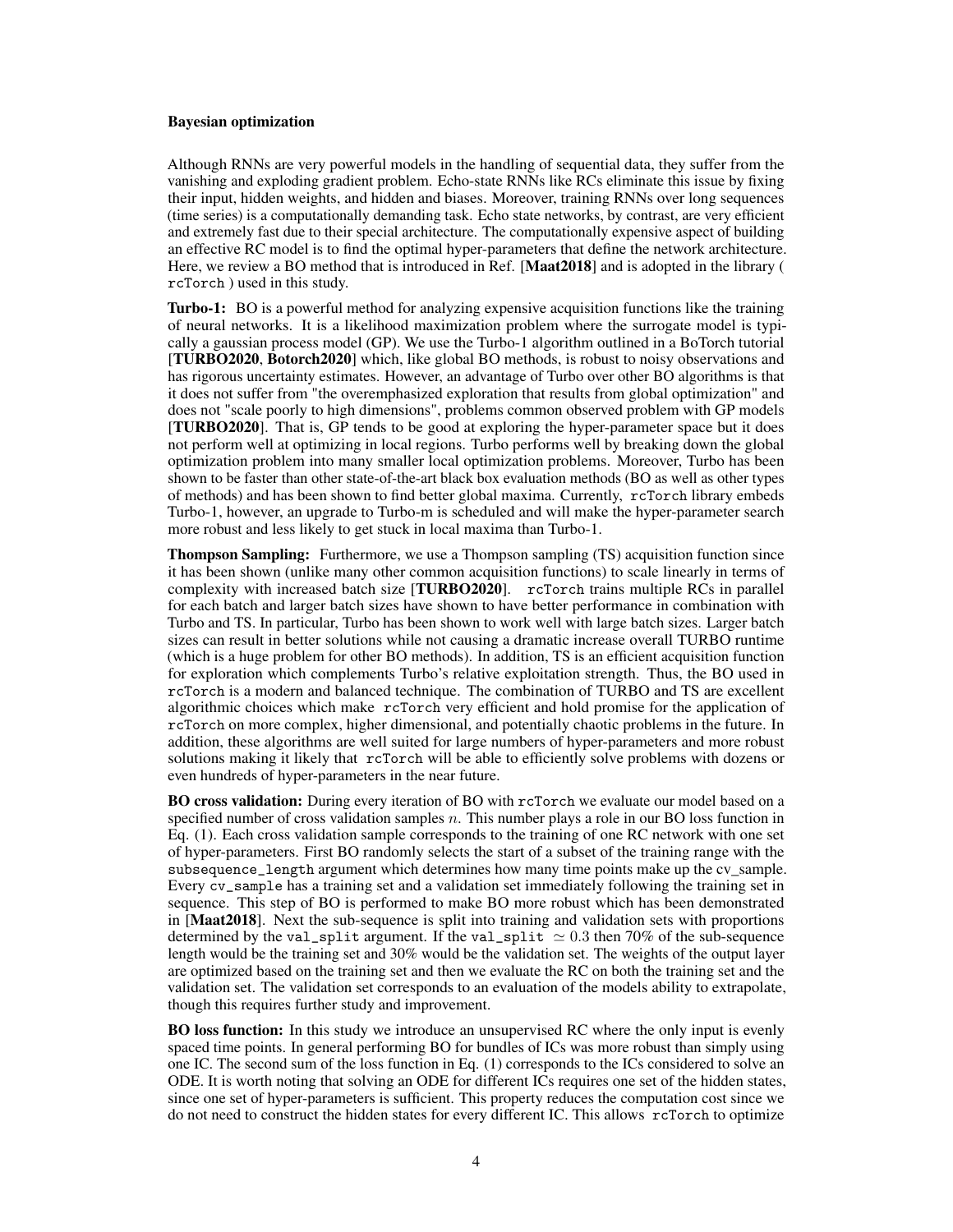for hyper-parameters which are robust over a range of ICs. These can be randomly sampled at every BO iteration or alternatively can a consistent list of ICs can be evaluated at every step. We selected the determinstic IC bundle method though the sampling IC method deserves further study. We can use up to  $m$  initial conditions yielding the loss function:

$$
\mathcal{L}(t, N, \dot{N}) = \frac{1}{n m} \sum_{\text{cv}=1}^{n} \sum_{\text{IC}=1}^{m} \left( \beta \log(\mathcal{L}_{\text{train}}(t, N, \dot{N})) + (1 - \beta) \log(\mathcal{L}_{\text{val}}(t, N, \dot{N})) \right), \quad (1)
$$

where the BO level hyper-parameter is set to be  $\beta = 0.5$ , N is the RC output, and N the time derivative of the RC output.

Because we are using an unsupervised RC without having labeled data, we can evaluate it on both the training and validation sets. By contrast, when using rcTorch for regression (where we have labeled-data) we cannot evaluate the RC on the training set as this would lead to over-fitting.

Bayesian optimization hyper-parameter descriptions: Here, we describe the key hyperparameters used in the BO of rcTorch .

Spectral Radius: The largest eigenvalue of the adjacency matrix governing the reservoir connections [Ott2017].

Connectivity: The proportion of reservoir connections (weights) that are non-zero. This hyperparameter determines the sparsity of the reservoir, which is a key property which leads to the echo-state property [Jaeger2004].

dt: The discrete time step determining the step between two sequential input data-points. This directly determines the behaviour of the reservoir states. Equally-spaced input points are considered through this study.

leaking\_rate: This hyper-parameter determines the memory of the reservoir and analogous to similar parameters observed in other leaky recurrent units such as GRUs.

regularization: The ridge regularization strength used when solving the linear equation for the exact solutions of the RC trainable parameters.

n\_nodes: The number of reservoir nodes (denoted by  $M$  in the main manuscript). This hyperparameter determines the dimensions of the adjacency matrix and the hidden states. More nodes means more expressivity and also more memory usage yielding a slower model.

bias: The bias term of the hidden states update.

#### RC Training

Gradient descent: The only layer that is trained in the RC is a linear output layer characterized by  $W_{\text{out}}$ . Considering a loss function that consists of a mean-square-error (MSE) part and a ridge regularization, we have to minimize a convex loss function L. In the linear ODEs we showed that an exact solution for the  $\mathbf{W}_{out}$  that minimizes the loss function is possible. This is not possible for nonlinear problems. However, we can use gradient descent (GD) to minimize the loss function. Since we are dealing with a convex loss function, the GD is expected to be very fast. This study provides evidence of such speed. For nonlinear ODEs where we lack an exact solution we employ StepLR, a pytorch learning rate scheduler to improve GD. We start with high learning rates in the range [0.04, 0.01], and allow the RC to monitor the loss functions for "spikes" that exceeded some threshold  $\psi$  with typical value around 0.1. If  $\psi > L_n - L_{n-1}$ , where n is the iteration index in the GD and  $L$  denotes the loss function, we allow the optimizer to reduce the learning rate by a factor  $\gamma = 0.1$ . Because of these spikes, we keep the best weights observed over the loss period, not the weights observed at the final iteration. In addition, for the second order ODEs we introduce pytorch's CyclicLR with option exp\_range with a corresponding hyper-parameter  $\gamma_{\text{cyclic}} \in [0.99, 0.9999]$ . When employed for 5000 iterations, the cyclic learning rate was found, based on empirical evidence, to dramatically accelerates GD and improves the quality of the final solutions. In particular, it was found to rapidly move to the convex part of the loss and help the GD to avoid local minima. This was particularly true for the non-linear oscillator system where both  $\gamma$  and  $\psi$  were introduced as hyper-parameters to the nonlinear ODEs during BO. At every iteration (epoch) the cyclic learning rate scheduler decays the learning rate by  $\gamma_{\text{cyclic}}$ . However, if the cyclic learning rate were employed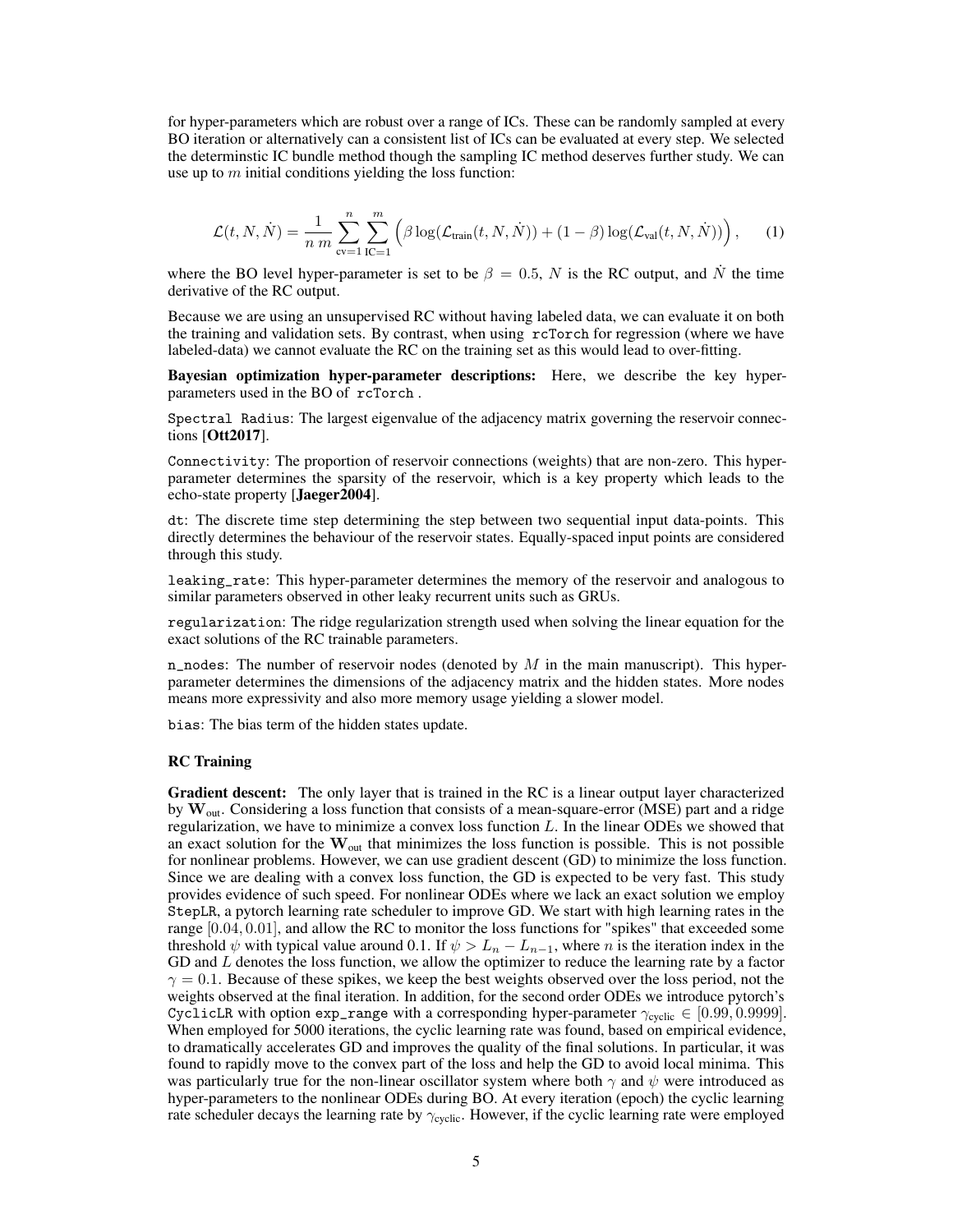for later GD iterations (>5000) we observed that loss may explode and not recover. That is, the loss might experience dramatic spikes (on the order of  $10<sup>6</sup>$ ) thereby destroying GD. Further investigation into the cyclic learning rate is warranted.

Elastic Net: In this study we used elastic net regularization for the non-linear oscillator. In particular, we introduced two hyper-parameters associated with elastic net: enet\_alpha and enet\_strength. Elastic net regularization is a combination of L1 and L2 regularization and it is common practice to use the following formula. Let  $\rho$  represent enet\_alpha and  $\omega$  represent enet\_strength, the the loss function reads

$$
L = \omega \left( \rho L_1 + (1 - \rho) L_2 \right),
$$

 $\rho$  can be seen as the L1 regularization proportion of the elastic net term while  $(1 - \rho)$  can be seen as the L2 regularization proportion.  $\omega$  is the overall strength of this term. We searched for  $\rho$  between 0 and 1 and for  $\omega$  on a logarithmic scale.

## Linearized RC output weights

We present a numerical exploration to show how the linearization approach discussed in the main manuscript improves the RC training during GD optimization. A linearized closed-form formula for the  $W_{\text{out}}$  is derived and given in the main manuscript by Eq. (31). Here, we apply the RC solver to the nonlinear bernoulli ODE (Eq. (26) in the main text). In Fig. 1 we report the loss function during GD iteration for the 4 initial conditions shown in different colors (one for each IC); we explore the same initial conditions investigated in the main manuscript. In particular, the solid lines in Fig. 1 show the loss trace when  $\mathbf{W}_{out}$  are randomly initialized whereas, the dashed curves represent the GD training when the  $\mathbf{W}_{out}$  are initialized by linearized formula (Eq. (31) in the main text). We observe in Fig. 1 that starting with the linearized  $W_{out}$  the loss functions converge faster and reach lower values (overall lower minima in the loss) than starting from random initial weights. To see evidence of the overall minima (as the Fig. 1 shows overlapping lines for many trajectories in the final iterations of training), see the bernoulli solutions notebook in the github repo.



Figure 1: Loss trace during gradient descent for the nonlinear Bernoulli ODE (Eq. (26) in the main manuscript). The solid lines correspond to a randomly initialized output layer weight matrix  $W_{out}$ ; the dashed lines represent the training loss when linearized  $\mathbf{W}_{out}$  are used as initial weights. Each color line corresponds to a different initial condition.

## Nonlinear Oscillator

In this section, we present more details about the training and the performance of the RC solver when it is applied to the nonlinear oscillator. Figure 2 presents the results for different different ICs where each IC is represented by a different color; the thicker blue line corresponds to the only IC used in the BO. More specifically, in the left upper diagram we show the RC prediction for the phase space, namely an  $x - p$  plot. The right graph represents the loss function during the GD iterations. The lower panel outlines the residuals for the RC solution solutions.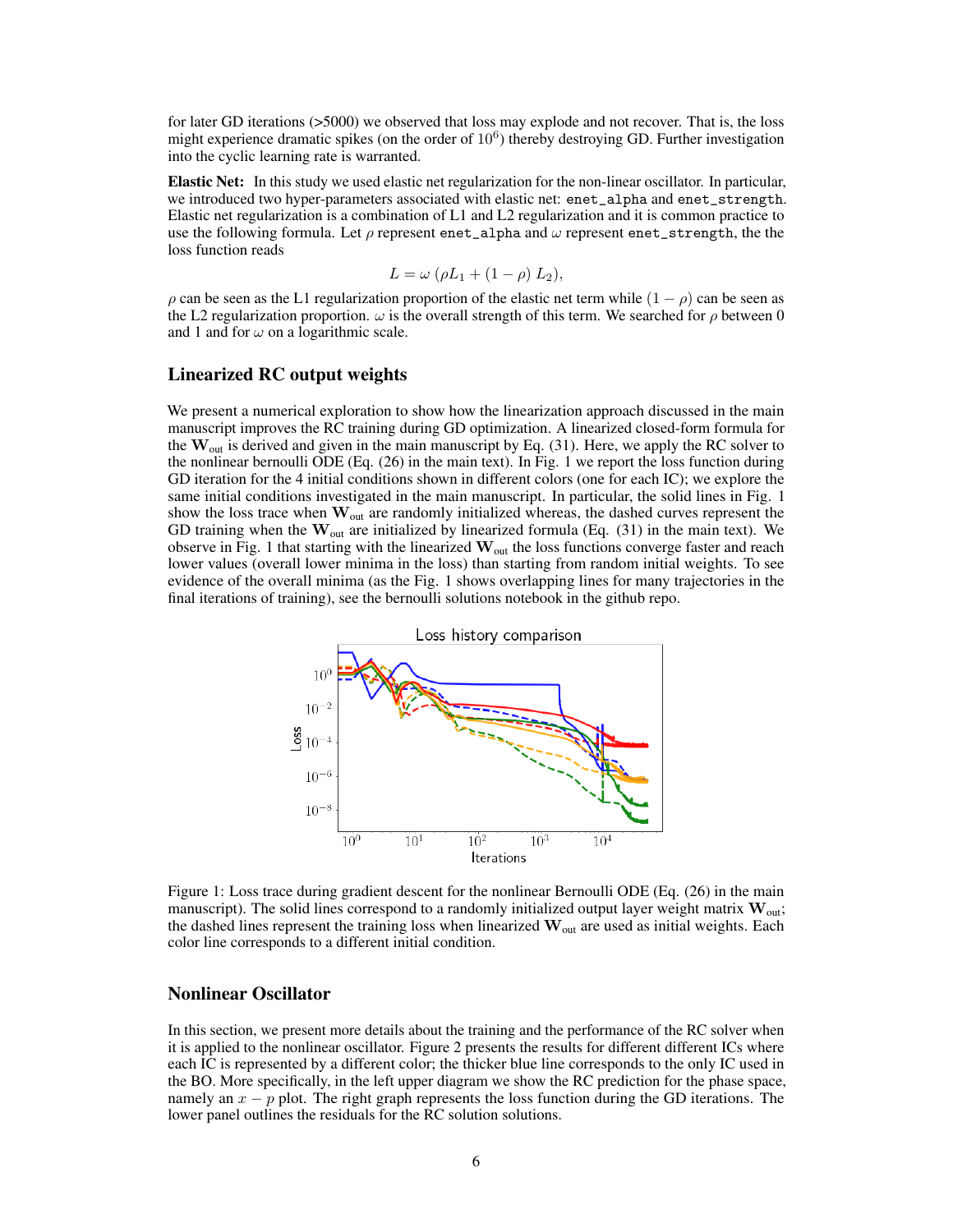

Figure 2: Caption

## Comparison between RC ODE solver and forward Euler integrator

In this section we compare the numerical solution speed and accuracy obtained by the RC solver with the solutions obtained by a Euler integrator. For a fair comparison, in both solvers we used the same dt and computed 40 initial conditions in the range  $[-10, 10]$ ; all the experiments were performed on the same machine. We explore and present the results for two first order linear ODEs. The simple population equation

$$
\dot{y} + y = 0,\tag{2}
$$

and the driven population equation (Eq. (23) in the main manuscript)

$$
\dot{y} + y = \sin(t). \tag{3}
$$

For the RC solver, we do not include the time needed for the BO, which is about 3 minutes as shown by Table 1. Moreover, since we solve linear ODEs, we do not apply GD since there is a closed-form formula for the RC training. In this context, we observe in Figs. 3 and 4 that RC solver is significantly faster than Euler integrator. "RC declare" refers to the time take to declare the esn object, build the hidden states, and solve for the first IC. "RC fit" is the time taken to solve for the remaining ICs.